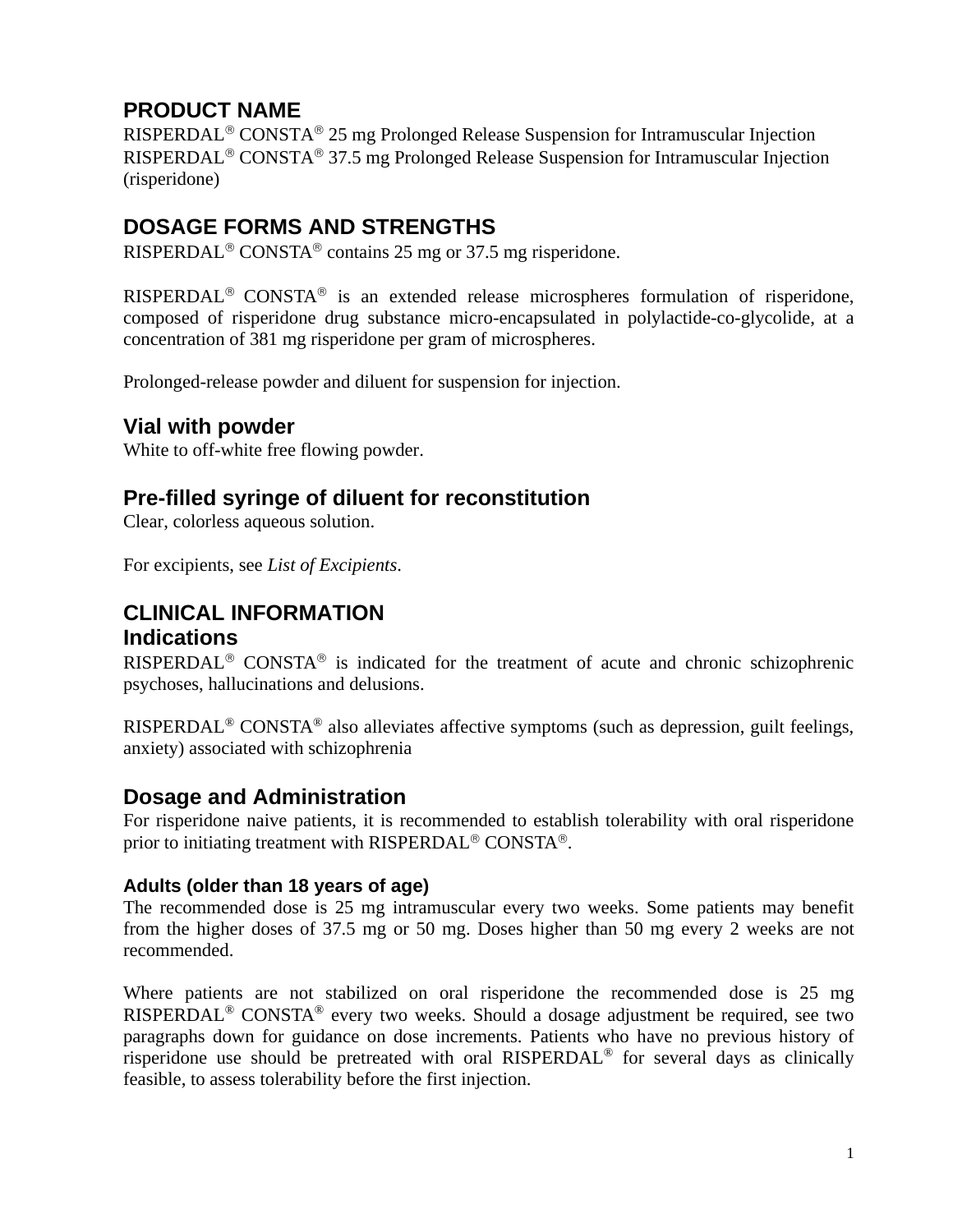For those patients stabilized on a fixed dose of oral risperidone for two weeks or more, the following conversion schemes should be considered. Patients treated with a dosage of 4mg or less oral risperidone should receive 25mg RISPERDAL® CONSTA®, patients treated with higher oral doses should be considered for the higher RISPERDAL<sup>®</sup> CONSTA<sup>®</sup> dose of 37.5 mg.

Dose increments from 25mg to 37.5mg or from 37.5mg to 50mg should be considered after a minimum of four weeks after the previous dose of adjustment. The effect of this dosage adjustment on the patient's clinical status should not be anticipated earlier than 3 weeks after the first injection with the higher dose.

Supplementation with oral risperidone, where appropriate, with the previously used dose, should be provided during the first three weeks after the first injection of RISPERDAL<sup>®</sup> CONSTA<sup>®</sup> to ensure coverage until main release of risperidone from the injection site has begun.

After the first three weeks of RISPERDAL<sup>®</sup> CONSTA<sup>®</sup> treatment, oral risperidone should be discontinued. However, if clinically appropriate, oral risperidone up to 4mg/day can be temporarily added to the treatment with RISPERDAL® CONSTA® while establishing an individual patient's optimal dose. The clinical value of adding oral risperidone should be routinely reassessed and, if there is continuing need for oral supplementation, consideration should be given to increasing dose of RISPERDAL® CONSTA®.

## **Special populations** *Elderly (65 years of age and older)*

The recommended dose is 25 mg intramuscular every two weeks. Sufficient antipsychotic coverage should be ensured during the three-week lag period following the first RISPERDAL CONSTA injection (see *Pharmacokinetic Properties*).

### *Hepatic and renal impairment*

RISPERDAL<sup>®</sup> CONSTA<sup>®</sup> has not been studied in hepatically and renally impaired patients.

If hepatically or renally impaired patients require treatment with RISPERDAL<sup>®</sup> CONSTA<sup>®,</sup> a starting dose of 0.5 mg twice daily oral risperidone is recommended during the first week. The second week 1 mg twice daily or 2 mg once daily can be given. If an oral total daily dose of at least 2 mg is well tolerated, an injection of 25 mg RISPERDAL<sup>®</sup> CONSTA<sup>®</sup> can be administered every 2 weeks.

### *Children (18 years of age and younger)*

RISPERDAL<sup>®</sup> CONSTA<sup>®</sup> has not been studied in children younger than 18 years.

### **Administration**

RISPERDAL® CONSTA® should be administered every two weeks by deep intramuscular deltoid or gluteal injection using the appropriate safety needle. For deltoid administration, use the 1-inch needle alternating injections between the two arms. For gluteal administration, use the 2 inch needle alternating injections between the two buttocks. Do not administer intravenously (see *Warnings and Precautions – Administration* and *Instructions for use and Handling*).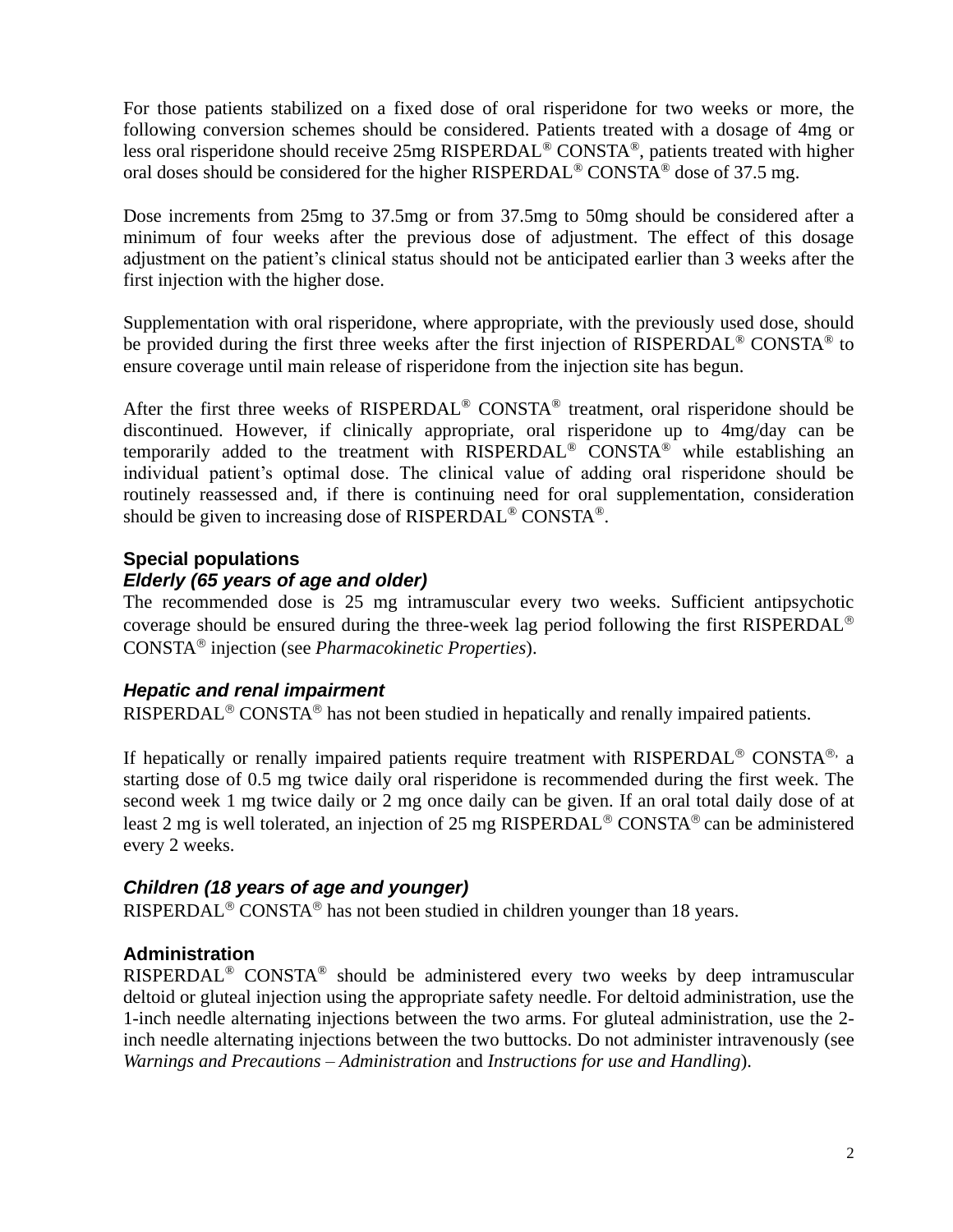# **Contraindications**

RISPERDAL<sup>®</sup> CONSTA<sup>®</sup> is contraindicated in patients with a known hypersensitivity to the product or any of the components.

# **Warnings and Precautions**

For risperidone naive patients, it is recommended to establish tolerability with oral risperidone prior to initiating treatment with RISPERDAL<sup>®</sup> CONSTA<sup>®</sup>.

### **Elderly patients with dementia** *Overall mortality*

Elderly patients with dementia treated with atypical antipsychotic drugs have an increased mortality compared to placebo in a meta-analysis of 17 controlled trials of atypical antipsychotic drugs, including RISPERDAL<sup>®</sup>. In placebo-controlled trials with oral RISPERDAL<sup>®</sup> in this population, the incidence of mortality was 4.0% for RISPERDAL<sup>®</sup>-treated patients compared to 3.1% for placebo-treated patients. The mean age (range) of patients who died was 86 years (range 67-100).

### *Concomitant use with furosemide*

In the oral RISPERDAL<sup>®</sup> placebo-controlled trials in elderly patients with dementia, a higher incidence of mortality was observed in patients treated with furosemide plus risperidone (7.3%; mean age 89 years, range 75-97) when compared to patients treated with risperidone alone (3.1%; mean age 84 years, range 70-96) or furosemide alone (4.1%; mean age 80 years, range 67-90). The increase in mortality in patients treated with furosemide plus risperidone was observed in two of the four clinical trials.

No pathophysiological mechanism has been identified to explain this finding, and no consistent pattern for cause of death observed. Nevertheless, caution should be exercised and the risks and benefits of this combination should be considered prior to the decision to use. There was no increased incidence of mortality among patients taking other diuretics as concomitant medication with risperidone. Irrespective of treatment, dehydration was an overall risk factor for mortality and should therefore be carefully avoided in elderly patients with dementia.

### *Cerebrovascular Adverse Events (CAE)*

For specific posology recommendations for elderly patients, patients with renal and liver disease and patients with dementia, see *Dosage and Administration*. Cerebrovascular adverse events (e.g. stroke, transient ischemic attack), including fatalities, were reported in patients (mean age 85 years; range 73-97) in trials of risperidone in elderly patients with dementia-related psychosis. In placebo-controlled trials, there was a significant higher incidence of cerebrovascular adverse events in patients treated with risperidone compared to patients receiving placebo. RISPERDAL® is not approved for the treatment of patients with dementia-related psychosis.

### **Orthostatic hypotension**

Due to the alpha-blocking activity of risperidone, (orthostatic) hypotension can occur, especially during initiation of treatment. Clinically significant hypotension has been observed postmarketing with concomitant use of risperidone and antihypertensive treatment. Risperidone should be used with caution in patients with known cardiovascular disease (e.g. heart failure,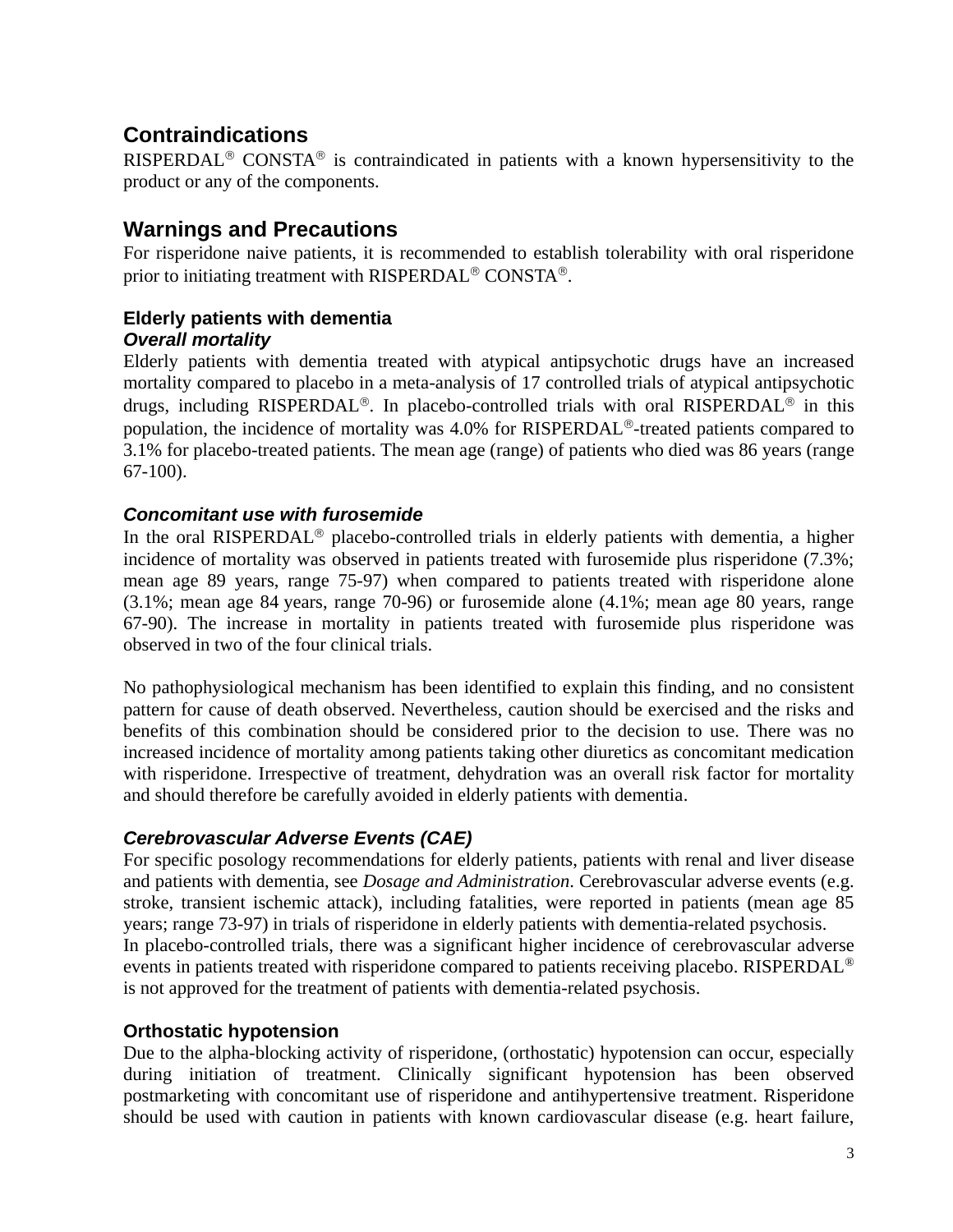myocardial infarction, conduction abnormalities, dehydration, hypovolemia, or cerebrovascular disease). In these patients the dosage should be gradually increased. The risk/benefit of further treatment with RISPERDAL<sup>®</sup> CONSTA<sup>®</sup> should be assessed if clinically relevant orthostatic hypotension persists.

### **Leukopenia, neutropenia, and agranulocytosis**

Events of leukopenia, neutropenia and agranulocytosis have been reported with antipsychotic agents, including RISPERDAL<sup>®</sup> CONSTA<sup>®</sup>. Agranulocytosis has been reported very rarely (< 1/10,000 patients) during post-marketing surveillance.

Patients with a history of a clinically significant low white blood cell count (WBC) or a druginduced leukopenia/neutropenia should be monitored during the first few months of therapy and discontinuation of RISPERDAL® CONSTA® should be considered at the first sign of a clinically significant decline in WBC in the absence of other causative factors.

Patients with clinically significant neutropenia should be carefully monitored for fever or other symptoms or signs of infection and treated promptly if such symptoms or signs occur. Patients with severe neutropenia (absolute neutrophil count  $\langle 1 \times 10^9/L \rangle$  should discontinue RISPERDAL® CONSTA® and have their WBC followed until recovery.

### **Venous thromboembolism**

Cases of venous thromboembolism (VTE) have been reported with antipsychotic drugs. Since patients treated with antipsychotics often present with acquired risk factors for VTE, all possible risk factors for VTE should be identified before and during treatment with RISPERDAL® CONSTA® and preventive measures undertaken.

### **Tardive Dyskinesia/Extrapyramidal Symptoms (TD/EPS)**

Drugs with dopamine receptor antagonistic properties have been associated with the induction of tardive dyskinesia characterized by rhythmic involuntary movements, predominantly of the tongue and/or face. It has been reported that the occurrence of extrapyramidal symptoms is a risk factor for the development of tardive dyskinesia. Because risperidone has a lower potential to induce extrapyramidal symptoms than classical neuroleptics, it should have a reduced risk of inducing tardive dyskinesia as compared to classical neuroleptics. If signs and symptoms of tardive dyskinesia appear, the discontinuation of all antipsychotic drugs should be considered.

*Extrapyramidal symptoms and psychostimulants* - Caution is warranted in patients receiving both psychostimulants (e.g. methylphenidate) and risperidone concomitantly, as extrapyramidal symptoms could emerge when adjusting one or both medications. Gradual withdrawal of one or both treatments should be considered (see *Interactions*).

### **Neuroleptic Malignant Syndrome (NMS)**

Neuroleptic Malignant Syndrome, characterized by hyperthermia, muscle rigidity, autonomic instability, altered consciousness and elevated serum creatine phosphokinase levels, has been reported to occur in association with antipsychotics. Additional signs may include myoglobinuria (rhabdomyolysis) and acute renal failure. In this event, all antipsychotic drugs, including risperidone, should be discontinued. After the last administration of RISPERDAL<sup>®</sup> CONSTA<sup>®</sup>, plasma levels of risperidone are present for up to (a minimum) of 6 weeks.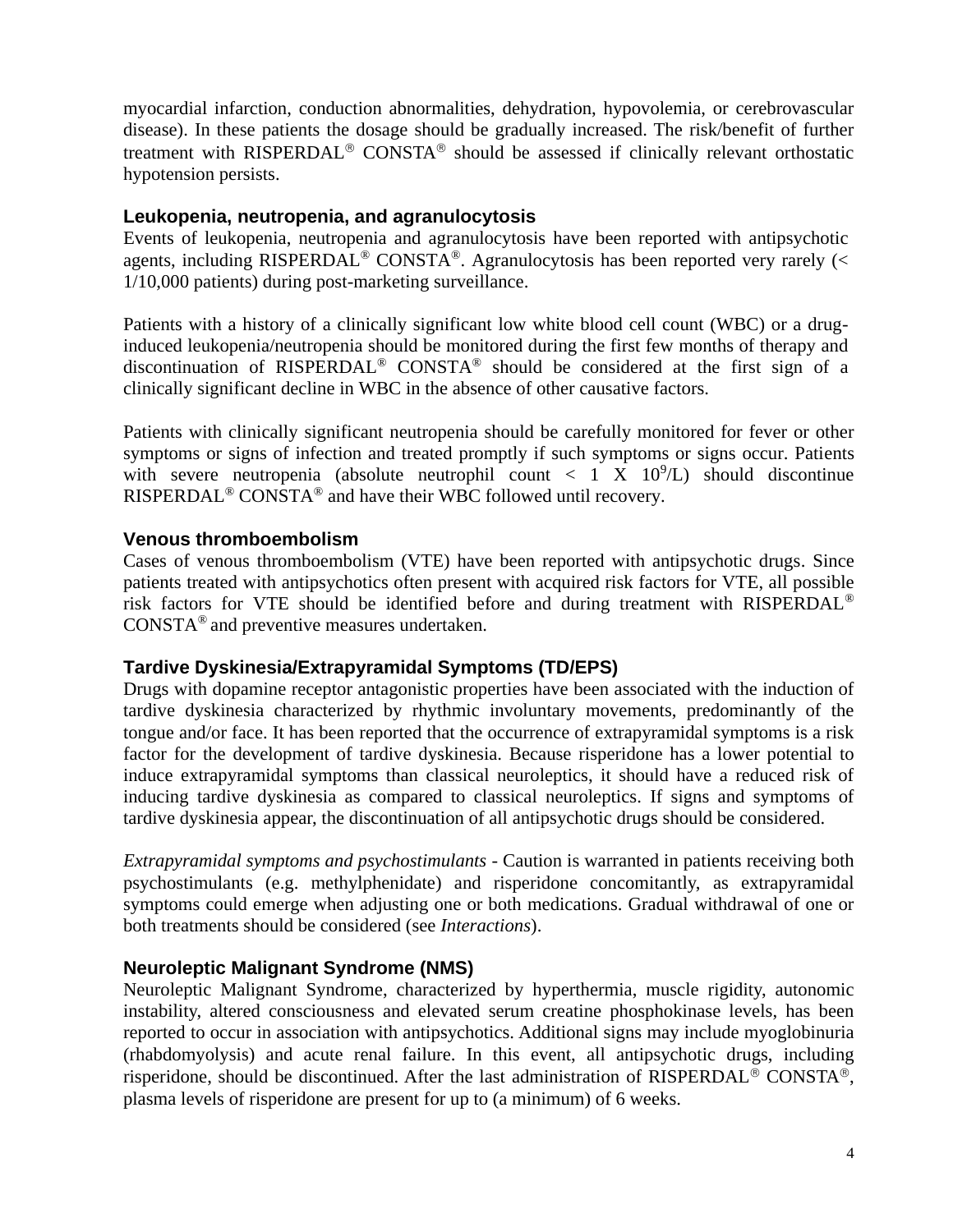### **Parkinson's Disease and Dementia with Lewy Bodies**

Physicians should weigh the risks versus the benefits when prescribing antipsychotics, including RISPERDAL<sup>®</sup> CONSTA<sup>®</sup>, to patients with Parkinson's Disease or Dementia with Lewy Bodies (DLB) since both groups may be at increased risk of Neuroleptic Malignant Syndrome as well as having an increased sensitivity to antipsychotic medications. Manifestation of this increased sensitivity can include confusion, obtundation, postural instability with frequent falls, in addition to extrapyramidal symptoms.

### **Hypersensitivity reactions**

Although tolerability with oral risperidone should be established prior to initiating treatment with RISPERDAL® CONSTA®, very rare cases of anaphylactic reaction have been reported during postmarketing experience in patients who have previously tolerated oral risperidone (see *Dosage and Administration* and *Adverse Reactions*).

If hypersensitivity reactions occur, discontinue use of RISPERDAL® CONSTA®; initiate general supportive measures are clinically appropriate and monitor the patient until signs and symptoms resolve (see *Contraindications* and *Adverse Reactions*).

### **Hyperglycemia and diabetes mellitus**

Hyperglycemia, diabetes mellitus and exacerbation of pre-existing diabetes have been reported in patients treated with atypical antipsychotics including RISPERDAL®. Assessment of the relationship between atypical antipsychotic use and glucose abnormalities is complicated by the possibility of an increased background risk of diabetes mellitus in patients with schizophrenia and the increasing incidence of diabetes mellitus in the general population. Given these confounders, the relationship between atypical antipsychotic use and hyperglycemia-related adverse events is not completely understood. Any patient treated with atypical antipsychotics, including RISPERDAL<sup>®</sup> CONSTA<sup>®</sup> should be monitored for symptoms of hyperglycemia and diabetes mellitus. However, epidemiology studies suggest an increased risk of diabetes and hyperglycemia with atypical antipsychotics.

Patients with an established diagnosis of diabetes mellitus, risk factors for diabetes (e.g. obesity, family history of diabetes), or those who develop symptoms of hyperglycemia during treatment with atypical antipsychotics should be monitored regularly for worsening of glucose control. Patients should be monitored for symptoms of hyperglycemia including polydipsia, polyuria, polyphagia and weakness.

### **Weight gain**

Significant weight gain has been reported. Monitoring weight gain is advisable when RISPERDAL<sup>®</sup> CONSTA<sup>®</sup> is being used.

### **QT Interval**

As with other antipsychotics, caution should be exercised when RISPERDAL® CONSTA® is prescribed in patients with a history of cardiac arrhythmias, in patients with congenital long QT syndrome, and in concomitant use with drugs known to prolong the QT interval.

### **Priapism**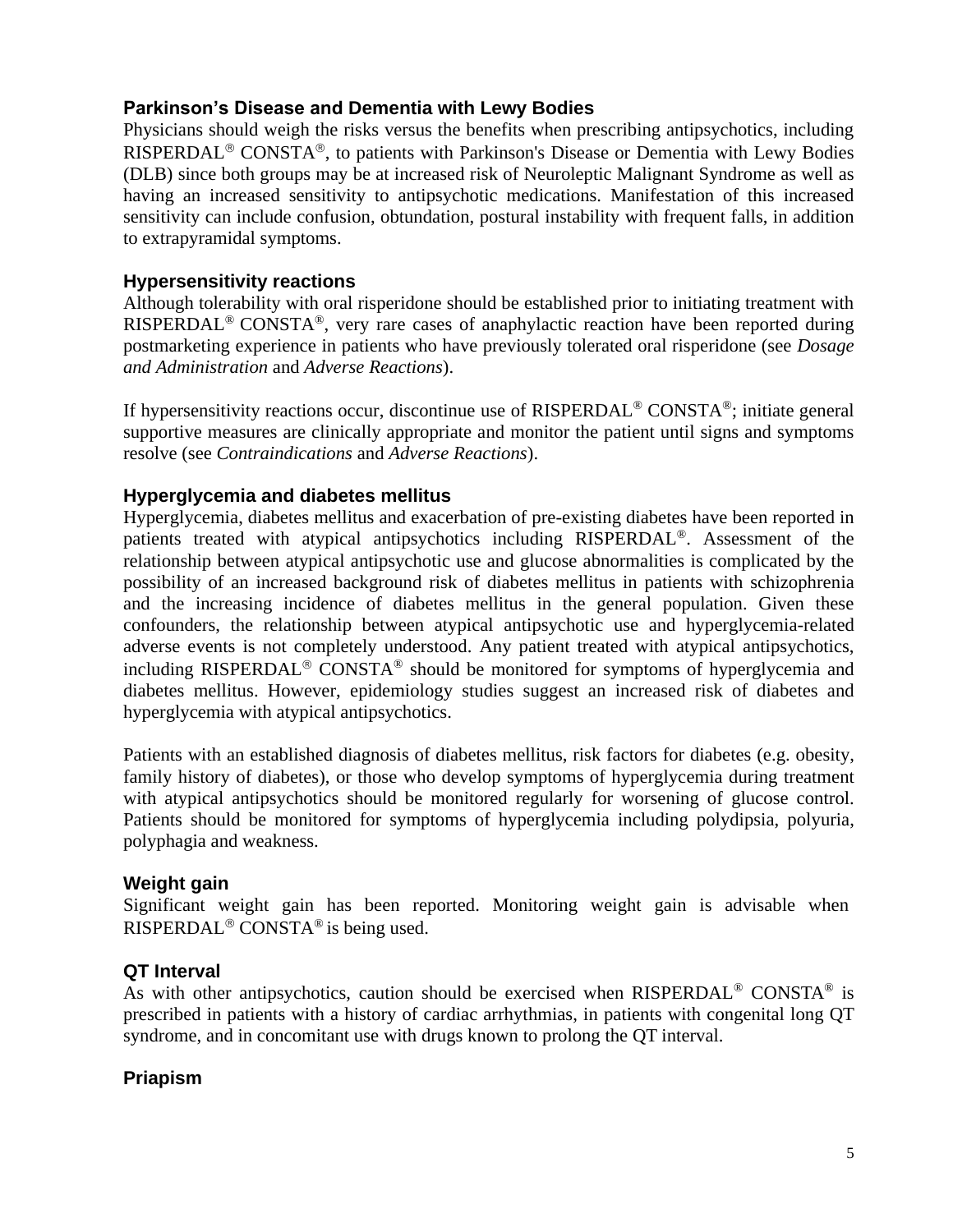Drugs with alpha-adrenergic blocking effects have been reported to induce priapism. Priapism has been reported with RISPERDAL® during postmarketing surveillance (see *Adverse Reactions*).

### **Body temperature regulation**

Disruption of the body's ability to reduce core body temperature has been attributed to antipsychotic agents. Appropriate care is advised when prescribing RISPERDAL® CONSTA® to patients who will be experiencing conditions which may contribute to an elevation in core body temperature, e.g., exercising strenuously, exposure to extreme heat, receiving concomitant medication with anticholinergic activity, or being subject to dehydration.

### **Antiemetic effect**

An antiemetic effect was observed in preclinical studies with risperidone. This effect, if it occurs in humans, may mask the signs and symptoms of overdosage with certain drugs or of conditions such as intestinal obstruction, Reye's syndrome, and brain tumor.

### **Seizures**

As with other antipsychotic drugs,  $RISPERDAL^{\circledR}$  CONSTA<sup>®</sup> should be used cautiously in patients with a history of seizures or other conditions that potentially lower the seizure threshold.

### **Intraoperative Floppy Iris Syndrome**

Intraoperative Floppy Iris Syndrome (IFIS) has been observed during cataract surgery in patients treated with medicines with alpha1a-adrenergic antagonist effect, including RISPERDAL® CONSTA® (see *Adverse Reactions*).

IFIS may increase the risk of eye complications during and after the operation. Current or past use of medicines with alpha1a-adrenergic antagonist effect should be made known to the ophthalmic surgeon in advance of surgery. The potential benefit of stopping alpha1 blocking therapy prior to cataract surgery has not been established and must be weighed against the risk of stopping the antipsychotic therapy.

### **Administration**

Care must be taken to avoid inadvertent injection of RISPERDAL® CONSTA® into a blood vessel (see *Adverse Reactions - retinal artery occlusion*).

### **Interactions**

The interactions of RISPERDAL® CONSTA® with co-administration of other drugs have not been systematically evaluated. The drug interaction data provided in this section are based on studies with oral RISPERDAL®.

### **Pharmacodynamic-related interactions** *Centrally- acting drugs and alcohol*

Given the primary CNS effects of risperidone it should be used with caution in combination with other centrally acting drugs or alcohol.

### *Levodopa and dopamine agonists*

Risperidone may antagonize the effect of levodopa and other dopamine agonists.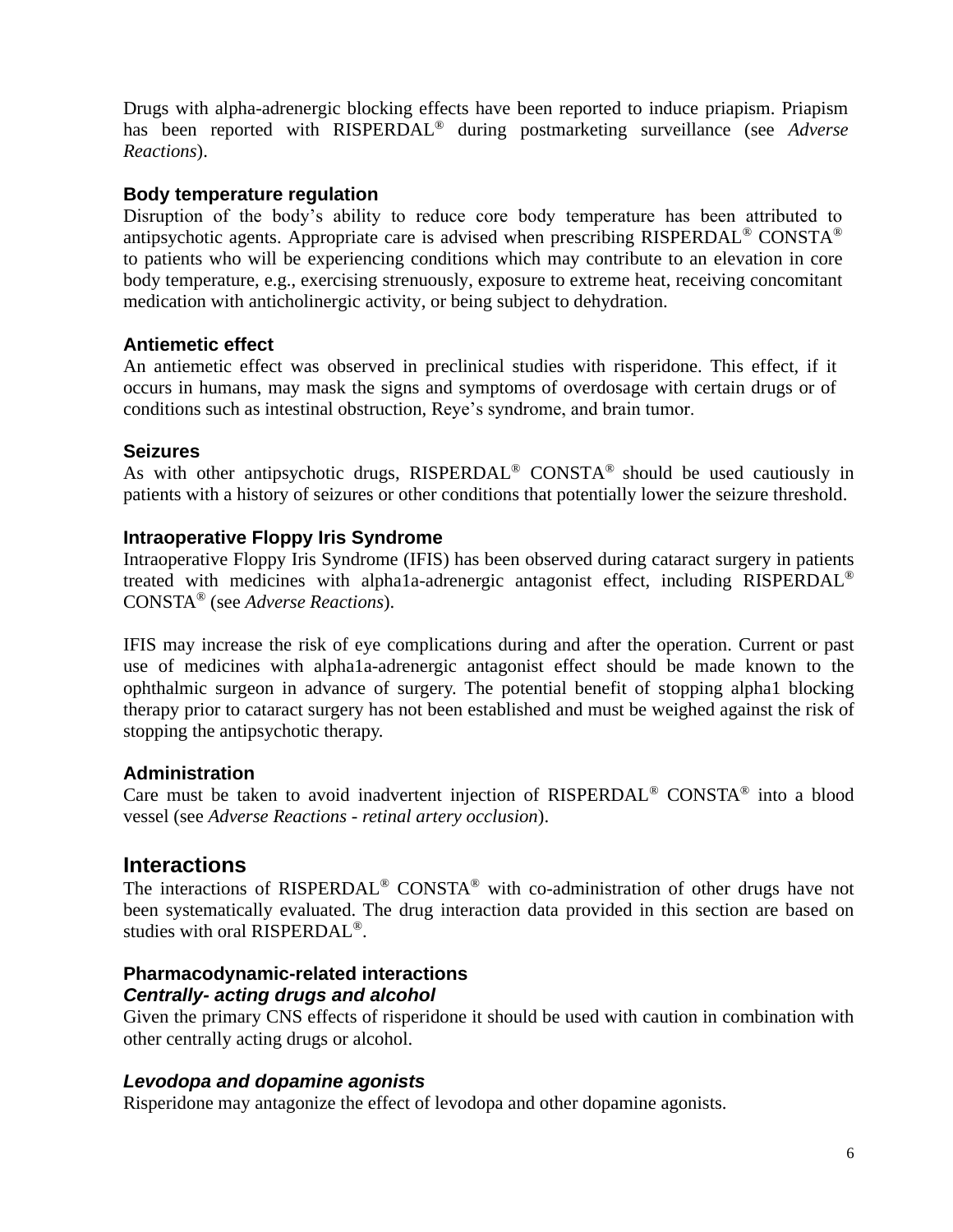### *Psychostimulants*

The combined use of psychostimulants (e.g. methylphenidate) with risperidone can lead to the emergence of extrapyramidal symptoms upon change of either or both treatments (see *Warnings and Precautions*).

### *Drugs with hypotensive effects*

Clinically significant hypotension has been observed postmarketing with concomitant use of risperidone and antihypertensive treatment.

### *Drugs known to prolong the QT interval*

Caution is advised when prescribing RISPERDAL® CONSTA® with drugs known to prolong the QT interval.

### *Pharmacokinetic-related interactions*

Risperidone is mainly metabolized through CYP2D6, and to a lesser extent through CYP3A4. Both risperidone and its active metabolite 9-hydroxy-risperidone are substrates of P-glycoprotein (P-gp). Substances that modify CYP2D6 activity, or substances strongly inhibiting or inducing CYP3A4 and/or P-gp activity, may influence the pharmacokinetics of the risperidone active antipsychotic fraction.

### *Strong CYP2D6 inhibitors*

Co-administration of RISPERDAL® CONSTA® with a strong CYP2D6 inhibitor may increase the plasma concentrations of risperidone, but less so of the active antipsychotic fraction. Higher doses of a strong CYP2D6 inhibitor may elevate concentrations of the risperidone active antipsychotic fraction (e.g., paroxetine, see below). When concomitant paroxetine or another strong CYP2D6 inhibitor, especially at higher doses, is initiated or discontinued, the physician should re-evaluate the dosing of RISPERDAL® CONSTA®.

### *CYP3A4 and/or P-gp inhibitors*

Coadministration of RISPERDAL® CONSTA® with a strong CYP3A4 and/or P-gp inhibitor may substantially elevate plasma concentrations of the risperidone active antipsychotic fraction. When concomitant itraconazole or another strong CYP3A4 and/or P-gp inhibitor is initiated or discontinued, the physician should re-evaluate the dosing of RISPERDAL® CONSTA®.

### *CYP3A4 and/or P-gp inducers*

Co-administration of RISPERDAL® CONSTA® with a strong CYP3A4 and/or P-gp inducer may decrease the plasma concentrations of the risperidone active antipsychotic fraction. When concomitant carbamazepine or another strong CYP3A4 and/or P-gp inducer is initiated or discontinued, the physician should re-evaluate the dosing of RISPERDAL® CONSTA®.

### *Highly protein -bound drugs*

When risperidone is taken together with other highly protein-bound drugs, there is no clinically relevant displacement of either drug from the plasma proteins.

When using concomitant medication, the corresponding label should be consulted for information on the route of metabolism and the possible need to adjust dosages.

### *Examples*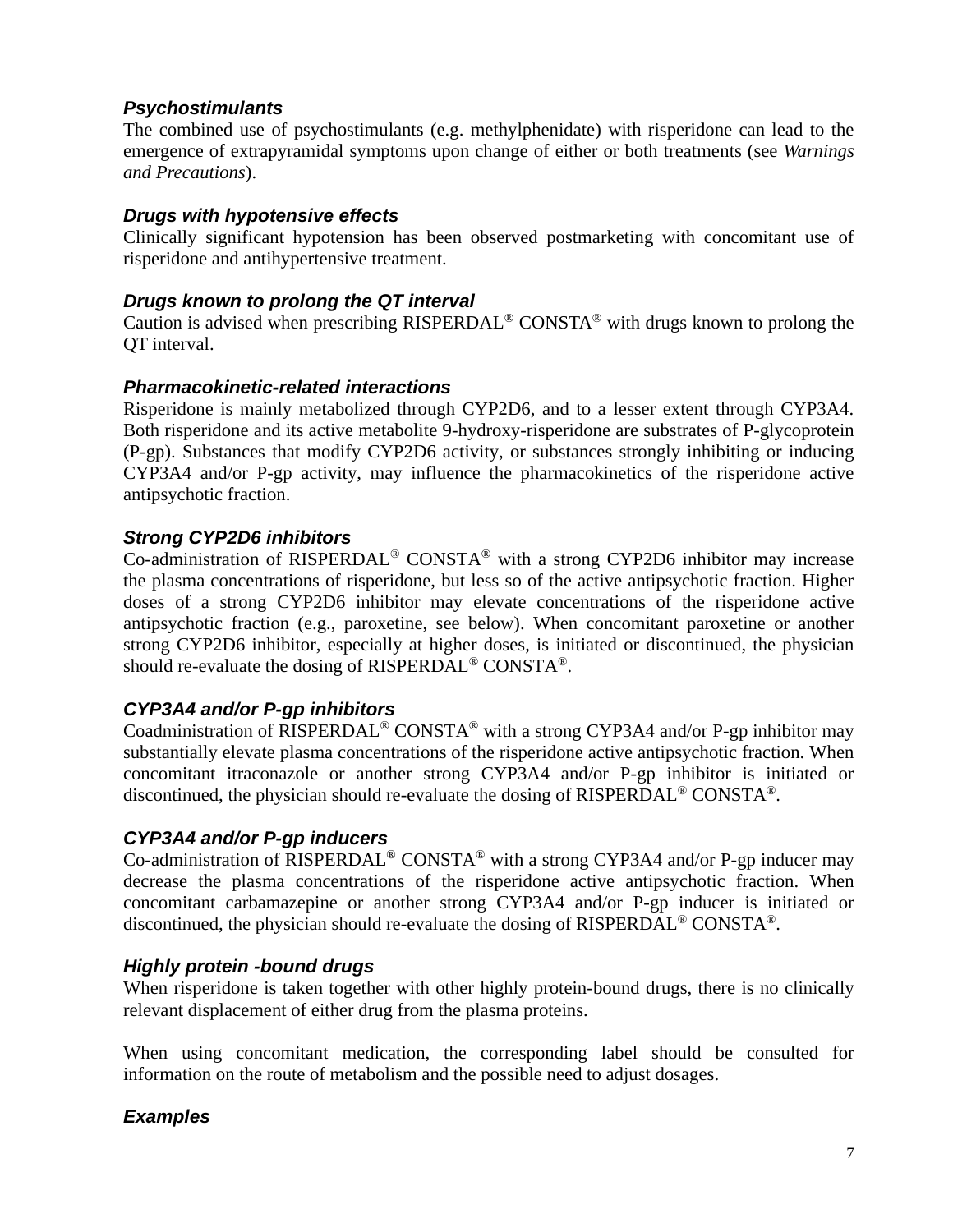Examples of drugs that may potentially interact or that were shown not to interact with risperidone are listed below:

### *Antibacterials:*

- Erythromycin, a moderate CYP 3A4 inhibitor, does not change the pharmacokinetics of risperidone and the active antipsychotic fraction.
- Rifampicin, a strong CYP3A4 inducer and a P-gp inducer, decreased the plasma concentrations of the active antipsychotic fraction.

### *Anticholinesterases:*

Donepezil and galantamine, both CYP2D6 and CYP3A4 substrates, do not show a clinically relevant effect on the pharmacokinetics of risperidone and the active antipsychotic fraction.

### *Antiepileptics:*

- Carbamazepine, a strong CYP3A4 inducer and a P-gp inducer, has been shown to decrease the plasma concentrations of the active antipsychotic fraction of risperidone
- Topiramate modestly reduced the bioavailability of risperidone, but not that of the active antipsychotic fraction.
- Risperidone does not show a clinically relevant effect on the pharmacokinetics of valproate or topiramate.

### *Antifungals:*

- Itraconazole, a strong CYP3A4 inhibitor and a P-gp inhibitor, at a dosage of 200mg/day increased the plasma concentrations of the active antipsychotic fraction by about 70%, at risperidone doses of 2 to 8mg/day.
- Ketoconazole, a strong CYP3A4 inhibitor and a P-gp inhibitor, at a dosage of 200mg/day increased the plasma concentrations of risperidone and decreased the plasma concentrations of 9-hydroxyrisperidone.

### *Antipsychotics:*

- Phenothiazines may increase the plasma concentrations of risperidone but not those of the active antipsychotic fraction.
- Aripiprazole, a CYP2D6 and CYP3A4 substrate: Risperidone tablets or injections did not affect the pharmacokinetics of the sum of aripiprazole and its active metabolite, dehydroaripiprazole.

### *Antivirals:*

- Protease inhibitors: No formal study data are available; however, since ritonavir is a strong CYP3A4 inhibitor and a weak CYP2D6 inhibitor, ritonavir and ritonavirboosted protease inhibitors potentially raise concentrations of the risperidone active antipsychotic fraction.

### *Beta Blockers:*

Some beta-blockers may increase the plasma concentrations of risperidone but not those of the active antipsychotic fraction.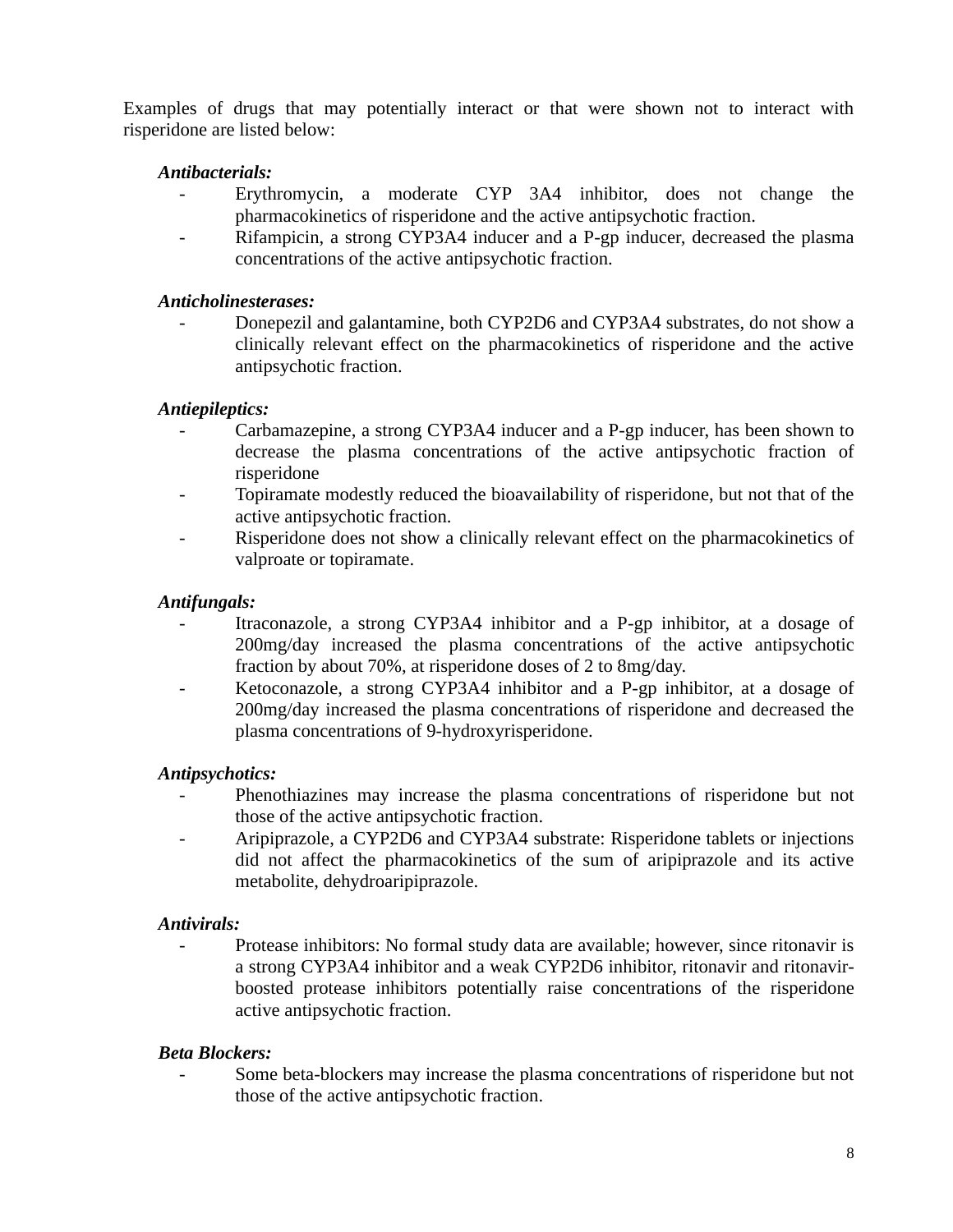### *Calcium Channel Blockers:*

Verapamil, a moderate inhibitor of CYP3A4 and an inhibitor of P-gp, increases the plasma concentration of risperidone and the active antipsychotic fraction.

### *Digitalis Glycosides:*

Risperidone does not show a clinically relevant effect on the pharmacokinetics of digoxin.

### *Diuretics:*

- Furosemide: See section "*Warnings and Precautions*" regarding increased mortality in elderly patients with dementia concomitantly receiving furosemide and oral RISPERDAL®.

### *Gastrointestinal Drugs:*

- H2-receptor antagonists: Cimetidine and ranitidine, both weak inhibitors of CYP2D6 and CYP3A4, increased the bioavailability of risperidone, but only marginally that of the active antipsychotic fraction.

### *Lithium:*

- Risperidone does not show a clinically relevant effect on the pharmacokinetics of lithium.

### *SSRIs and Tricyclic Antidepressants:*

- Fluoxetine, a strong CYP2D6 inhibitor, increases the plasma concentration of risperidone but less so of the active antipsychotic fraction.
- Paroxetine, a strong CYP2D6 inhibitor, increases the plasma concentrations of risperidone, but, at dosages up to 20mg/day, less so of the active antipsychotic fraction. However, higher doses of paroxetine may elevate concentrations of the risperidone active antipsychotic fraction.
- Tricyclic antidepressants may increase the plasma concentrations of risperidone but not those of the active antipsychotic fraction. Amitriptyline does not affect the pharmacokinetics of risperidone or the active antipsychotic fraction.
- Sertraline, a weak inhibitor of CYP2D6, and fluvoxamine, a weak inhibitor of CYP3A4, at dosages up to 100mg/day are not associated with clinically significant changes in concentrations of the risperidone active antipsychotic fraction. However, doses higher than 100mg/day of sertraline or fluvoxamine may elevate concentrations of the risperidone active antipsychotic fraction.

# **Pregnancy and Breast-feeding**

### **Pregnancy**

The safety of risperidone for use during human pregnancy has not been established.

A retrospective observational cohort study based on a US claims database compared the risk of congenital malformations for live births among women with and without antipsychotic use during the first trimester of pregnancy. The risk of congenital malformations with risperidone, after adjusting for confounder variables available in the database, was elevated compared to no antipsychotic exposure (relative risk=1.26, 95% CI: 1.02-1.56). No biological mechanism has been identified to explain these findings and teratogenic effects have not been observed in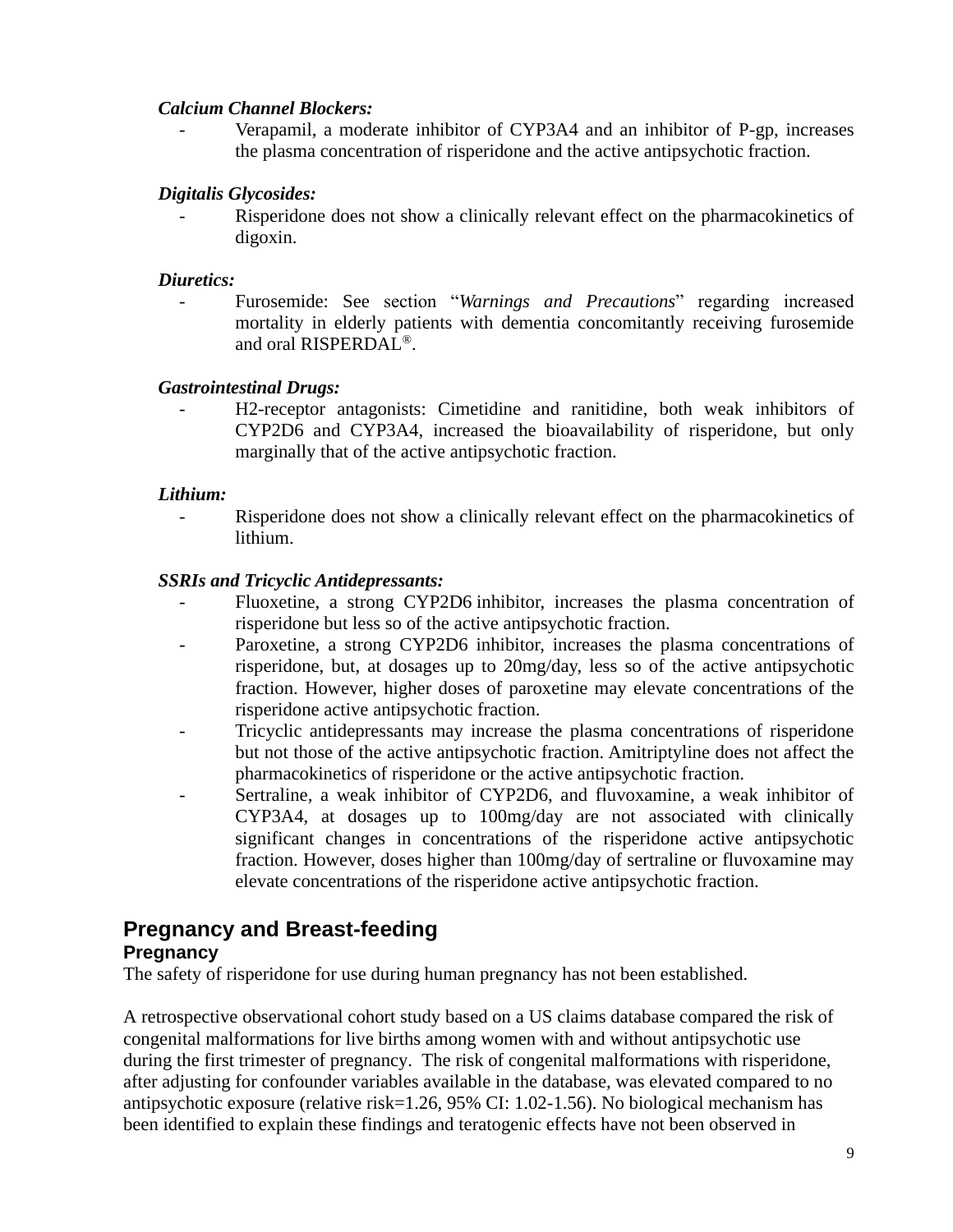non-clinical studies. Based on the findings of this single observational study, a causal relationship between *in utero* exposure to risperidone and congenital malformations has not been established.

Although, in experimental animals, risperidone did not show direct reproductive toxicity, some indirect, prolactin- and CNS-mediated effects were observed.

Neonates exposed to antipsychotic drugs (including RISPERDAL<sup>®</sup>) during the third trimester of pregnancy are at risk for extrapyramidal and/or withdrawal symptoms that may vary in severity following delivery. These symptoms in the neonates may include agitation, hypertonia, hypotonia, tremor, somnolence, respiratory distress, or feeding disorder.

RISPERDAL<sup>®</sup> CONSTA<sup>®</sup> should only be used during pregnancy if the benefits outweigh the risks.

## **Breast-feeding**

In animal studies, risperidone and 9-hydroxy-risperidone are excreted in the milk. It has been demonstrated that risperidone and 9-hydroxy-risperidone are also excreted in human breast milk. Therefore, women receiving RISPERDAL<sup>®</sup> CONSTA<sup>®</sup> should not breast-feed.

# **Effects on Ability to Drive and Use Machines**

Risperidone may interfere with activities requiring mental alertness. Therefore, patients should be advised not to drive or operate machinery until their individual susceptibility is known.

# **Adverse Reactions**

### **Clinical trial data**

The safety of RISPERDAL® CONSTA® was evaluated from a clinical trial database consisting of 2392 patients exposed to one or more doses of RISPERDAL<sup>®</sup> CONSTA<sup>®</sup> for the treatment of schizophrenia. Of these 2392 patients, 332 were patients who received RISPERDAL<sup>®</sup> CONSTA® while participating in a 12-week double-blind, placebo-controlled trial. A total of 202 of the 332 were schizophrenic patients who received 25 mg or 50 mg RISPERDAL® CONSTA®. The conditions and duration of treatment with RISPERDAL<sup>®</sup> CONSTA<sup>®</sup> varied greatly and included (in overlapping categories) double-blind, fixed- and flexible-dose, placebo- or activecontrolled studies and open-label phases of studies, inpatients and outpatients, and short-term (up to 12 weeks) and longer-term (up to 4 years) exposures.

The majority of all adverse reactions were mild to moderate in severity.

### *Double-Blind, Placebo-Controlled Data – Schizophrenia*

Adverse reactions reported by  $\geq 2\%$  of RISPERDAL<sup>®</sup> CONSTA<sup>®</sup>-treated patients with schizophrenia in one 12-week double-blind, placebo-controlled trial are shown in Table 1.

| Table 1. Adverse Drug Reactions Reported by $\geq$ 2% of RISPERDAL <sup>®</sup> CONSTA <sup>®</sup> -Treated<br>Patients with Schizophrenia in a 12-Week Double-Blind, Placebo-Controlled Trial |                                                                                     |                                                                                |                                             |
|-------------------------------------------------------------------------------------------------------------------------------------------------------------------------------------------------|-------------------------------------------------------------------------------------|--------------------------------------------------------------------------------|---------------------------------------------|
| <b>System/Organ Class</b><br><b>Adverse Reaction</b>                                                                                                                                            | <b>RISPERDAL<sup>®</sup></b><br>$CONSTA^{\circledR}$<br>$25 \text{ mg}$<br>$(n=99)$ | <b>RISPERDAL<sup>®</sup></b><br><b>CONSTA®</b><br>$50 \text{ mg}$<br>$(n=103)$ | <b>Placebo</b><br>$(n=98)$<br>$\frac{0}{0}$ |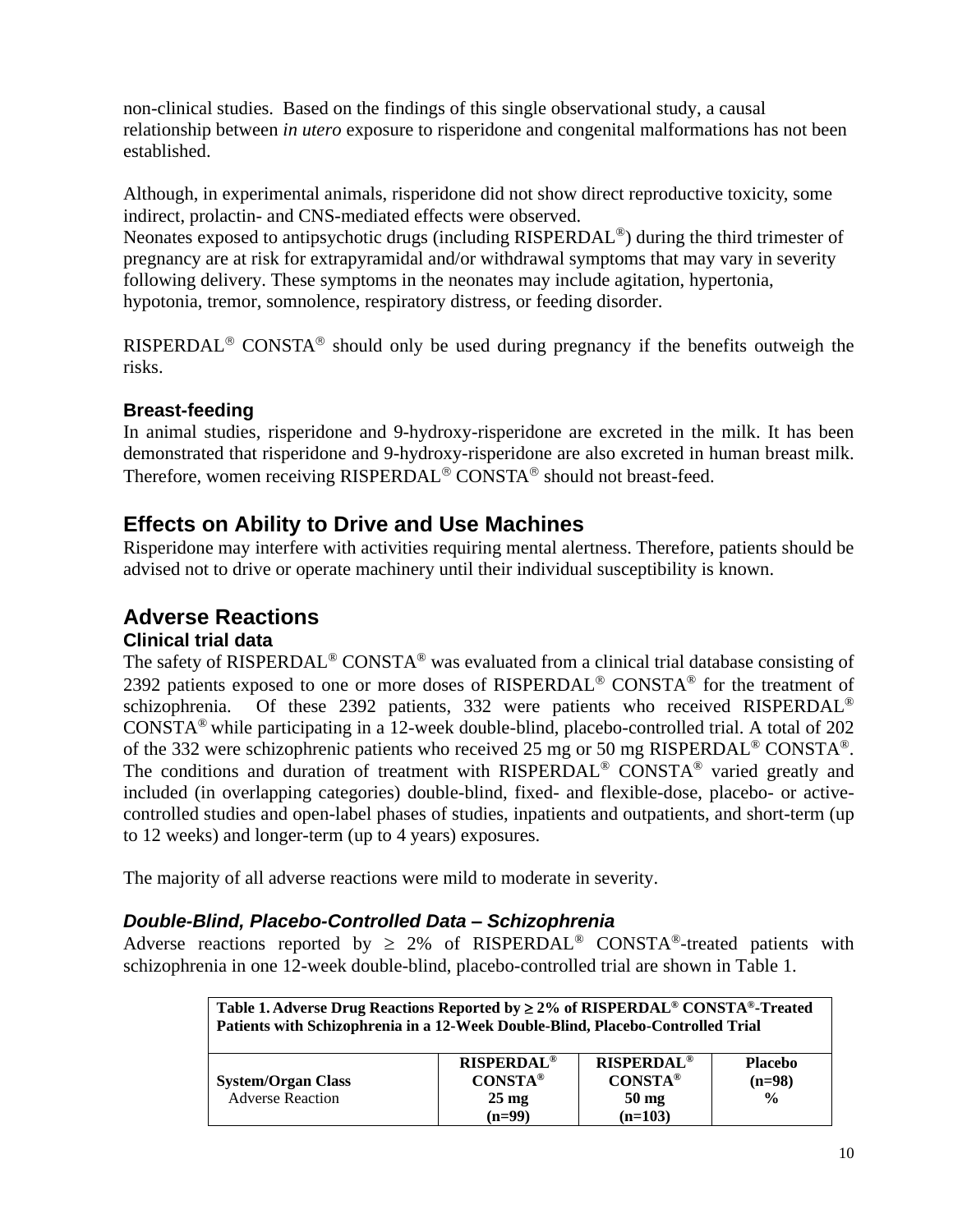|                                       | $\frac{0}{0}$            | $\frac{0}{0}$    |                  |
|---------------------------------------|--------------------------|------------------|------------------|
| <b>Infections and Infestations</b>    |                          |                  |                  |
| Upper respiratory tract               | $\overline{2}$           | $\boldsymbol{0}$ | 1                |
| infection                             |                          |                  |                  |
|                                       |                          |                  |                  |
| <b>Nervous System Disorders</b>       |                          |                  |                  |
| Headache                              | 15                       | 21               | 12               |
| Parkinsonism*                         | 8                        | 15               | 9                |
| <b>Dizziness</b>                      | 7                        | 11               | 6                |
| Akathisia*                            | $\overline{4}$           | 11               | 6                |
| Somnolence                            | $\overline{\mathcal{L}}$ | 4                | $\boldsymbol{0}$ |
| Tremor                                | $\boldsymbol{0}$         | 3                | $\boldsymbol{0}$ |
| Sedation                              | $\overline{c}$           | $\overline{c}$   | 3                |
|                                       | $\overline{2}$           | $\mathbf{1}$     | $\boldsymbol{0}$ |
| Syncope<br>Hypoaesthesia              | $\overline{2}$           | $\boldsymbol{0}$ | $\theta$         |
|                                       |                          |                  |                  |
| <b>Eye Disorders</b>                  |                          |                  |                  |
| Vision blurred                        | $\mathfrak{2}$           | 3                | $\boldsymbol{0}$ |
|                                       |                          |                  |                  |
| <b>Respiratory, Thoracic and</b>      |                          |                  |                  |
| <b>Mediastinal Disorders</b>          |                          |                  |                  |
| Cough                                 | $\overline{4}$           | $\overline{c}$   | $\mathfrak{Z}$   |
| Sinus congestion                      | $\overline{2}$           | $\boldsymbol{0}$ | $\boldsymbol{0}$ |
|                                       |                          |                  |                  |
| <b>Gastrointestinal Disorders</b>     |                          |                  |                  |
| Constipation                          | 5                        | 7                | 1                |
| Dry mouth                             | $\boldsymbol{0}$         | 7                | $\mathbf{1}$     |
| Dyspepsia                             | 6                        | 6                | $\boldsymbol{0}$ |
| Nausea                                | 3                        | 4                | 5                |
| Toothache                             | 1                        | 3                | $\boldsymbol{0}$ |
| Salivary hypersecretion               | $\overline{4}$           | 1                | $\boldsymbol{0}$ |
|                                       |                          |                  |                  |
| <b>Skin and Subcutaneous Tissue</b>   |                          |                  |                  |
| <b>Disorders</b>                      |                          |                  |                  |
| Acne                                  | $\overline{c}$           | $\overline{c}$   | $\boldsymbol{0}$ |
| Dry skin                              | $\overline{2}$           | $\boldsymbol{0}$ | $\boldsymbol{0}$ |
|                                       |                          |                  |                  |
| Musculoskeletal and                   |                          |                  |                  |
| <b>Connective Tissue Disorders</b>    |                          |                  |                  |
| Pain in extremity                     | 6                        | $\overline{2}$   | 1                |
|                                       |                          |                  |                  |
| <b>General Disorders and</b>          |                          |                  |                  |
| <b>Administration Site Conditions</b> |                          |                  |                  |
| Fatigue                               | 3                        | 6                | $\boldsymbol{0}$ |
| Asthenia                              | $\boldsymbol{0}$         | 3                | $\boldsymbol{0}$ |
| Edema peripheral                      | $\overline{2}$           | 3                | 1                |
| Pain                                  | $\overline{4}$           | 1                | $\boldsymbol{0}$ |
| Pyrexia                               | $\overline{2}$           | 1                | $\theta$         |
|                                       |                          |                  |                  |
| <b>Investigations</b>                 |                          |                  |                  |
| Weight increased                      | $\sqrt{5}$               | $\overline{4}$   | $\overline{2}$   |
| Weight decreased                      | $\overline{4}$           | 1                | $\mathbf{1}$     |

\* Parkinsonism includes extrapyramidal disorder, musculoskeletal stiffness, muscle rigidity, and bradykinesia. Akathisia includes akathisia and restlessness.

## *Other clinical trial data*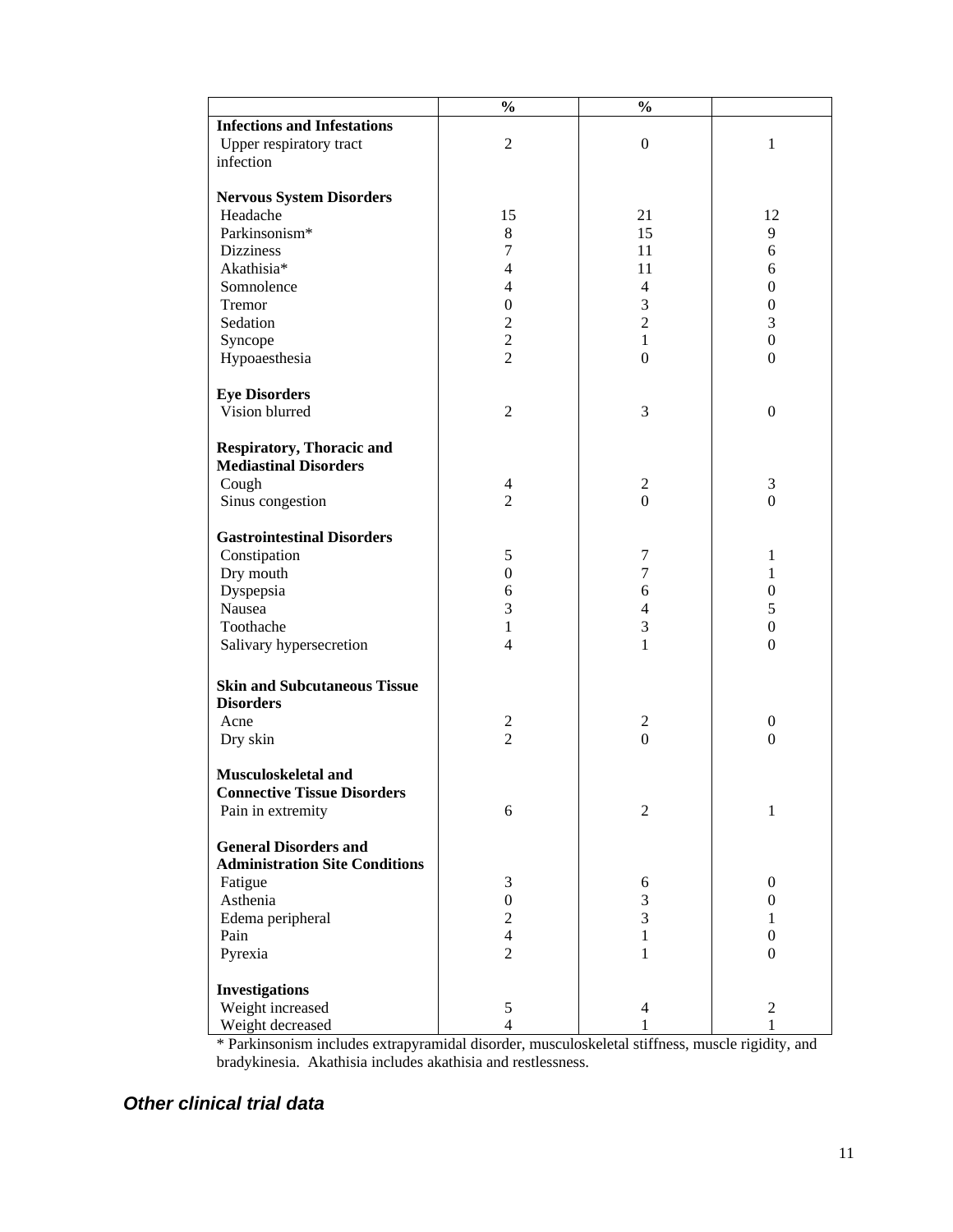Paliperidone is the active metabolite of risperidone, therefore the adverse reaction profiles of these compounds (including both the oral and injectable formulations) are relevant to one another. Hence, a comprehensive listing of adverse reactions across paliperidone and risperidone products provides relevant safety information for these related products. Adverse reactions detected for one formulation of risperidone or paliperidone were considered as relevant safety information for the other formulation of the same compound unless the adverse reaction was unique to either the formulation or the route of administration. Adverse drug reactions for one compound that were not listed for the other compound were also added to the label for the other compound unless no meaningful new safety information could be derived from the additional adverse reactions (i.e. the term was vague or the medical concept was already found in the current label). All ADRs and their frequencies of occurrence in patients on RISPERDAL® CONSTA® are reflected in the adverse reaction tables below.

### **Table 2. Additional Adverse Reactions Reported with Risperidone and/or Paliperidone by ≥ 2% of RISPERDAL® CONSTA®-treated Subjects with Schizophrenia<sup>1</sup> (The Terms within each System Organ Class are Sorted Alphabetically)**

| <b>System/Organ Class</b>                                                                                |  |
|----------------------------------------------------------------------------------------------------------|--|
| <b>Adverse Reaction</b>                                                                                  |  |
| Psychiatric disorders                                                                                    |  |
| Agitation, Anxiety, Depression, Insomnia*                                                                |  |
| <b>Nervous system disorders</b>                                                                          |  |
| Akathisia*, Parkinsonism*                                                                                |  |
| Cardiac disorders<br>Tachycardia                                                                         |  |
| <b>Respiratory, thoracic and mediastinal disorders</b><br>Nasal congestion                               |  |
| <b>Gastrointestinal disorders</b><br>Abdominal discomfort, Diarrhoea, Vomiting                           |  |
| Skin and subcutaneous tissue disorders<br>Rash                                                           |  |
| <b>Musculoskeletal and Connective Tissue Disorders</b><br>Back pain, Muscle spasms, Musculoskeletal pain |  |
| General disorders and administration site conditions<br>Oedema*                                          |  |
| * Insomnia includes: initial insomnia, middle insomnia; Akathisia includes: hyperkinesia, restless legs  |  |

syndrome, restlessness; **Parkinsonism includes:** akinesia, bradykinesia, cogwheel rigidity, drooling, extrapyramidal symptoms, glabellar reflex abnormal, muscle rigidity, muscle tightness, musculoskeletal stiffness; **Oedema includes:** generalised oedema, oedema peripheral, pitting oedema.

<sup>1</sup> Frequencies calculated based on a 12-week double-blind, placebo-controlled trial in adults with schizophrenia.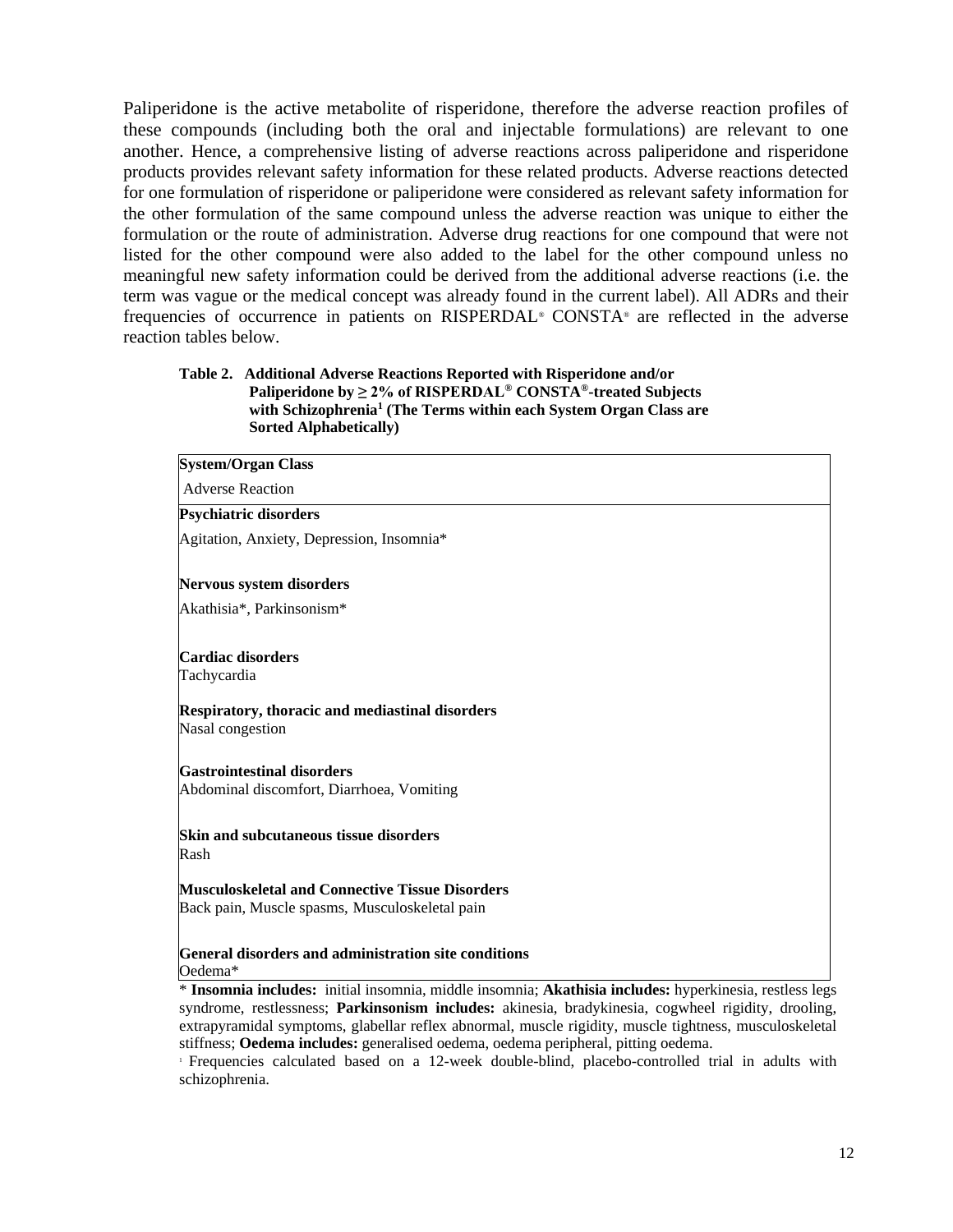Adverse reactions reported with risperidone and/or paliperidone by < 2% of RISPERDAL® CONSTA®-treated subjects with schizophrenia are shown in Table 3.

**Table 3.** Additional ADRs Reported with Risperidone and/or Paliperidone by < 2% of RISPERDAL® CONSTA®-treated Subjects with Schizophrenia<sup>1</sup> (The Terms within each System Organ Class are Sorted Alphabetically)

| <b>System/Organ Class</b>                                                          |
|------------------------------------------------------------------------------------|
| <b>Adverse Reaction</b>                                                            |
| <b>Infections and infestations</b>                                                 |
| Ear infection, Infection, Influenza, Sinusitis                                     |
| <b>Immune system disorders</b>                                                     |
| Hypersensitivity                                                                   |
|                                                                                    |
| <b>Metabolism and nutrition disorders</b>                                          |
| Decreased appetite, increased appetite                                             |
|                                                                                    |
| <b>Psychiatric disorders</b><br>Confusional state, libido decreased, nightmare     |
|                                                                                    |
| Nervous system disorders                                                           |
| Dizziness postural, Dysarthria, Dyskinesia*, Paraesthesia                          |
| <b>Eye disorders</b>                                                               |
| Photophobia                                                                        |
|                                                                                    |
| <b>Ear and labyrinth disorders</b>                                                 |
| Ear pain                                                                           |
| Cardiac disorders                                                                  |
| Bradycardia, Conduction disorder, Electrocardiogram abnormal, Electrocardiogram QT |
| prolonged, Palpitations                                                            |
|                                                                                    |
| <b>Respiratory, thoracic and mediastinal disorders</b>                             |
| Dyspnoea, Pharyngolaryngeal pain, Wheezing                                         |
| <b>Hepatobiliary disorders</b>                                                     |
| Gamma-glutamyltransferase increased, Hepatic enzyme increased                      |
|                                                                                    |
| <b>Skin and subcutaneous tissue disorders</b>                                      |
| Pruritus, Seborrhoeic dermatitis, Skin disorder                                    |
| Musculoskeletal and connective tissue disorders                                    |
| Joint stiffness, Muscular weakness                                                 |
|                                                                                    |
| <b>Renal and urinary disorders</b>                                                 |
| Urinary incontinence                                                               |
| <b>Reproductive system and breast disorders</b>                                    |
| Breast discomfort, Ejaculation disorder, Erectile dysfunction, Galactorrhoea       |
|                                                                                    |
| General disorders and administration site conditions                               |
| Chest discomfort, Feeling abnormal, Injection site reaction                        |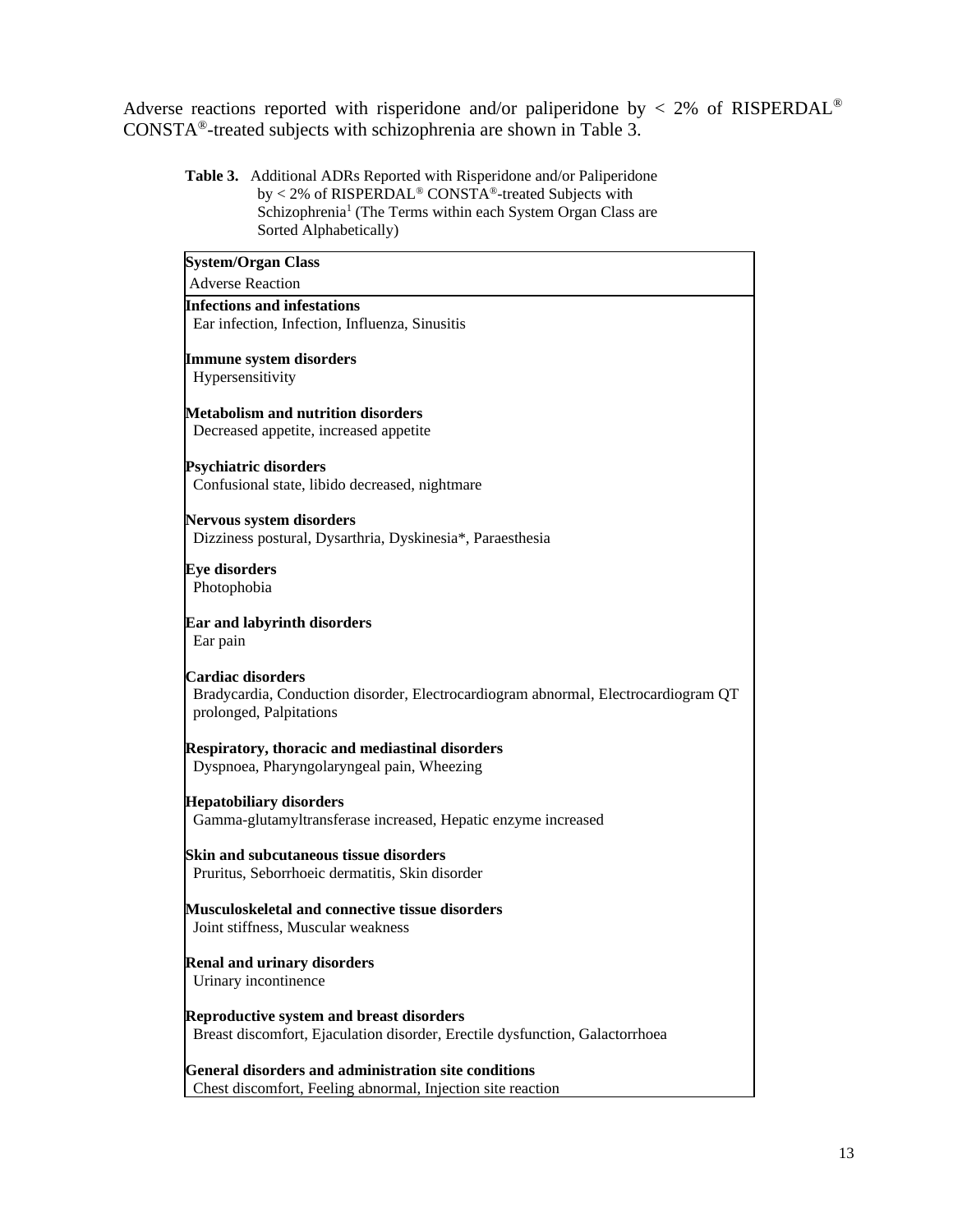\* **Dyskinesia includes:** athetosis, chorea, choreoathetosis, movement disorder, muscle twitching, myoclonus<sup>1</sup>

<sup>1</sup>Frequencies calculated based on a 12-week double-blind, placebo-controlled trial in adults with schizophrenia.

Adverse Reactions reported with risperidone and/or paliperidone in other clinical trials but not reported by RISPERDAL<sup>®</sup> CONSTA<sup>®</sup> (25 mg or 50 mg)-treated subjects with schizophrenia are shown in Table 4.

### **Table 4. Additional ADRs Reported with Risperidone and/or Paliperidone in Other Clinical Trials but Not Reported by RISPERDAL ® CONSTA® (25 mg or 50 mg)-treated subjects with Schizophrenia in the Trial**  Listed in Tables 2 and 3.<sup>1</sup> (The Terms within each System Organ Class **are Sorted Alphabetically)**

#### **System/Organ Class**

Adverse Reaction

#### **Infections and Infestations**

Acarodermatitis, Bronchitis, Cellulitis, Cystitis, Eye infection, Localised infection, Onychomycosis, Pneumonia, Respiratory tract infection, Subcutaneous abscess, Tonsillitis, Urinary tract infection, Viral infection

### **Blood and Lymphatic System Disorders**

Anaemia, Eosinophil count increased, Haematocrit decreased, Neutropenia, White blood cell count decreased

#### **Immune System Disorders**

Anaphylactic reaction

#### **Endocrine Disorders**

Glucose urine present, Hyperprolactinaemia

#### **Metabolism and Nutrition Disorders**

Anorexia, Blood cholesterol increased, Blood triglycerides increased, Hyperglycaemia, Hyperinsulinaemia, Polydipsia

#### **Psychiatric Disorders**

Anorgasmia, Blunted affect, Sleep disorder

#### **Nervous System Disorders**

Balance disorder, Cerebrovascular accident, Cerebrovascular disorder, Convulsion\*, Coordination abnormal, Depressed level of consciousness, Diabetic coma, Dystonia\*, Head titubation, Loss of consciousness, Neuroleptic malignant syndrome, Psychomotor hyperactivity, Tardive dyskinesia, Unresponsive to stimuli

#### **Eye Disorders**

Conjunctivitis, Dry eye, Eye movement disorder, Eye rolling, Eyelid margin crusting, Glaucoma, Lacrimation increased, Ocular hyperaemia

#### **Ear and Labyrinth Disorders**

Tinnitus, Vertigo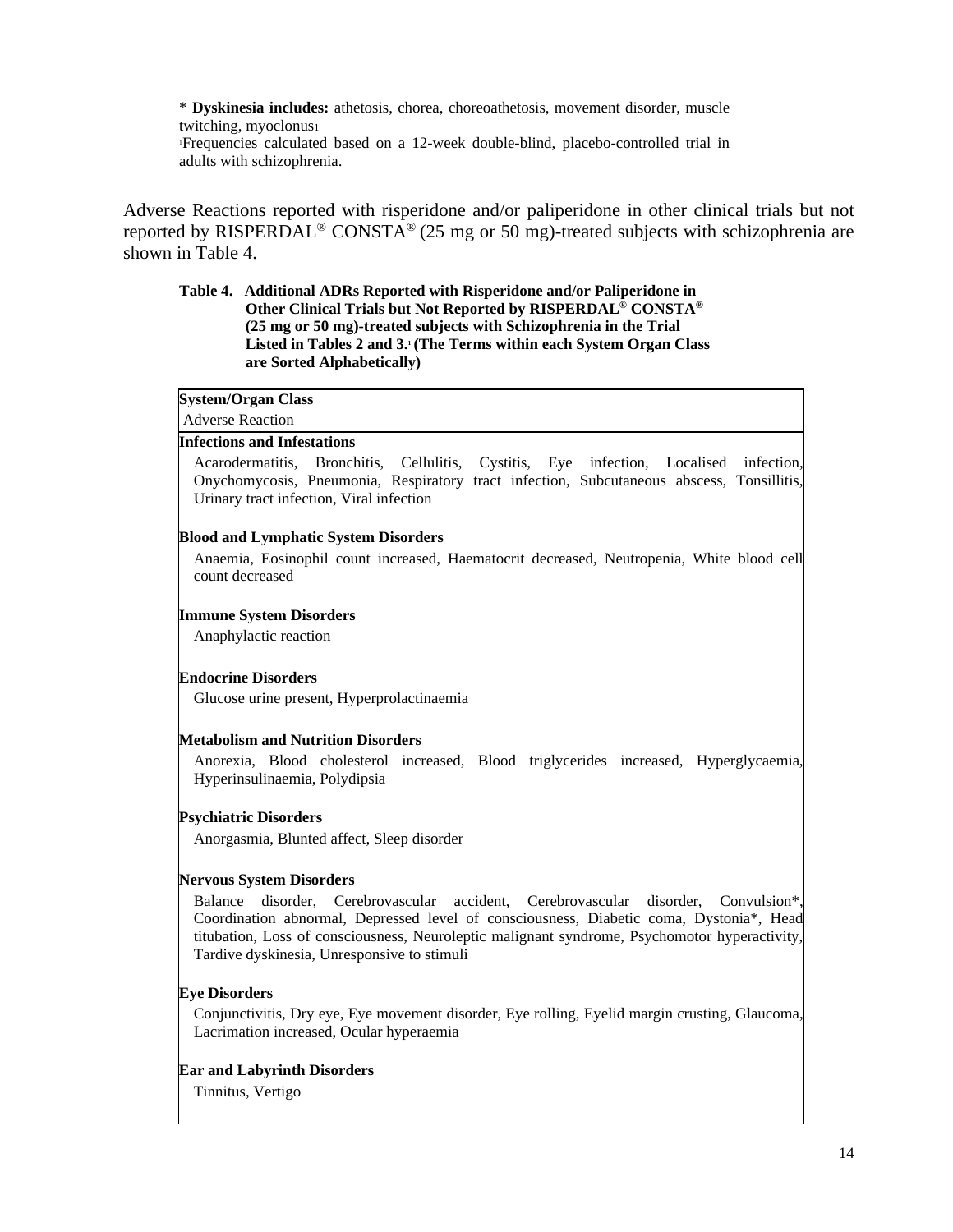#### **Cardiac Disorders**

Atrioventricular block, Postural orthostatic tachycardia syndrome, Sinus arrhythmia

### **Vascular Disorders**

Flushing, Hypotension, Orthostatic hypotension

#### **Respiratory, Thoracic and Mediastinal Disorders**

Dysphonia, Epistaxis, Hyperventilation, Pneumonia aspiration, Pulmonary congestion, Rales, Respiratory disorder, Respiratory tract congestion

#### **Gastrointestinal Disorders**

Cheilitis, Dysphagia, Faecal incontinence, Faecaloma, Flatulence, Gastroenteritis, Intestinal obstruction, Swollen tongue

#### **Hepatobiliary Disorders**

Transaminases increased

#### **Skin and Subcutaneous Disorders**

Drug eruption, Eczema, Erythema, Hyperkeratosis, Skin discolouration, Skin lesion, Urticaria

#### **Musculoskeletal, Connective Tissue, and Bone Disorders**

Blood creatine phosphokinase increased, Joint swelling, Neck pain, Posture abnormal, Rhabdomyolysis

#### **Renal and Urinary Disorders**

Dysuria, Pollakiuria

#### **Reproductive System and Breast Disorders**

Breast discharge, Breast engorgement, Breast enlargement, Gynaecomastia, Menstrual disorder\*, Menstruation delayed, Sexual dysfunction, Vaginal discharge

#### **General Disorders and Administration Site Conditions**

Body temperature decreased, Body temperature increased, Chills, Discomfort, Drug withdrawal syndrome, Face oedema, Induration, Malaise, Peripheral coldness, Thirst

#### **Injury, Poisoning and Procedural Complications**

#### Fall, Procedural pain

\* **Convulsion includes:** Grand mal convulsion; **Dystonia includes:** blepharospasm, cervical spasm, emprosthotonus, facial spasm, hypertonia, laryngospasm, muscle contractions involuntary, myotonia, oculogyration, opisthotonus, oropharyngeal spasm, pleurothotonus, risus sardonicus, tetany, tongue paralysis, tongue spasm, torticollis, trismus; **Menstrual disorder includes:** Menstruation irregular, Oligomenorrhoea

Frequencies of ADRs listed in Tables 2 and 3 were calculated from a 12-week double-blind, placebocontrolled trial in adults with schizophrenia. The adverse reactions listed in the table above were not observed in that study, but were observed in other, nonpivotal clinical studies with RISPERDAL® CONSTA®-or in clinical studies with another risperidone- or paliperidone-containing product.

#### **Postmarketing Data**

Adverse events first identified as adverse reactions during postmarketing experience with risperidone and/or paliperidone are included in Table 5. In each table, the frequencies are provided according to the following convention: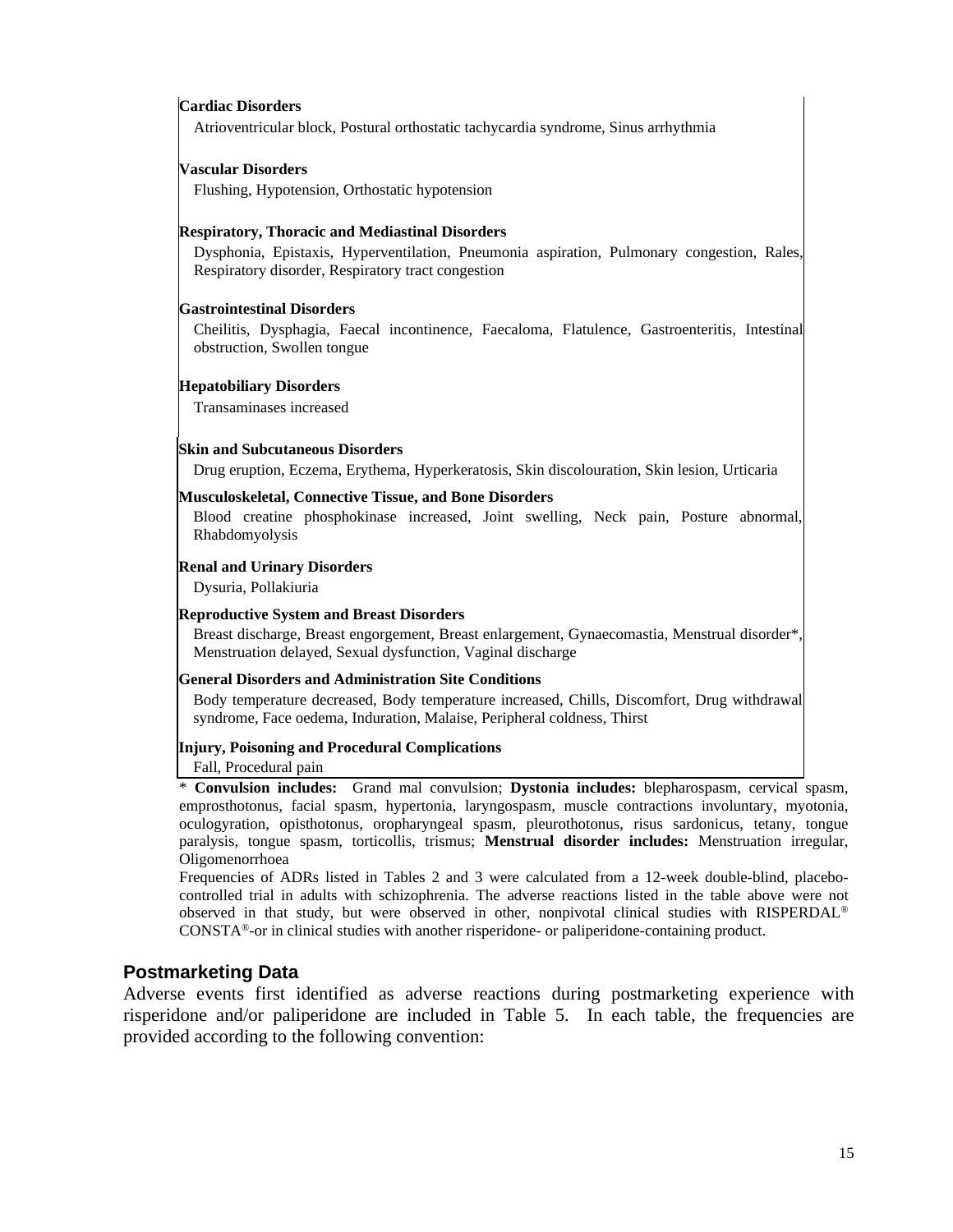| Very common | $\geq$ 1/10                                    |
|-------------|------------------------------------------------|
| Common      | $\geq$ 1/100 to <1/10                          |
| Uncommon    | $\geq$ 1/1,000 to <1/100                       |
| Rare        | $\geq$ 1/10,000 to <1/1,000                    |
| Very rare   | $\langle 1/10,000,$ including isolated reports |
| Unknown     | Cannot be estimated from the available data    |

In Table 5, adverse reactions are presented by frequency category based on incidence in clinical trials, when known.

|                                                                                              | Table 5. Adverse Reactions Identified During Postmarketing Experience with Risperidone and/or |  |
|----------------------------------------------------------------------------------------------|-----------------------------------------------------------------------------------------------|--|
| Paliperidone (The Frequency is Based on Reporting Rates in Clinical Trials with Risperidone) |                                                                                               |  |
| <b>Blood and Lymphatic Disorders</b>                                                         |                                                                                               |  |
| <b>Uncommon</b>                                                                              | Thrombocytopenia                                                                              |  |
| Unknown                                                                                      | Agranulocytosis                                                                               |  |
|                                                                                              |                                                                                               |  |
| <b>Endocrine Disorders</b>                                                                   |                                                                                               |  |
| Rare                                                                                         | Inappropriate antidiuretic hormone secretion                                                  |  |
|                                                                                              |                                                                                               |  |
|                                                                                              | <b>Metabolism and Nutrition Disorders</b>                                                     |  |
| <i>Uncommon</i>                                                                              | Diabetes mellitus <sup>a</sup>                                                                |  |
| Rare                                                                                         | Hypoglycaemia                                                                                 |  |
| Very rare                                                                                    | Diabetic ketoacidosis,                                                                        |  |
| Unknown                                                                                      | Water intoxication                                                                            |  |
|                                                                                              |                                                                                               |  |
| <b>Psychiatric Disorders</b>                                                                 |                                                                                               |  |
| <i>Uncommon</i>                                                                              | Mania                                                                                         |  |
| Rare                                                                                         | Catatonia, Somnambulism                                                                       |  |
| <b>Unknown</b>                                                                               | Sleep-related eating disorder                                                                 |  |
| <b>Nervous System Disorders</b>                                                              |                                                                                               |  |
| <b>Uncommon</b>                                                                              | Dysgeusia                                                                                     |  |
|                                                                                              |                                                                                               |  |
| <b>Eye Disorders</b>                                                                         |                                                                                               |  |
| Unknown                                                                                      | Retinal artery occlusion <sup>b</sup> , Floppy iris syndrome (intraoperative)                 |  |
|                                                                                              |                                                                                               |  |
| <b>Cardiac Disorders</b>                                                                     |                                                                                               |  |
| <i>Uncommon</i>                                                                              | Atrial fibrillation                                                                           |  |
|                                                                                              |                                                                                               |  |
| <b>Vascular</b>                                                                              |                                                                                               |  |
| <b>Disorders</b>                                                                             |                                                                                               |  |
| Rare                                                                                         | Deep vein thrombosis, Pulmonary embolism                                                      |  |
|                                                                                              |                                                                                               |  |
|                                                                                              | <b>Respiratory, Thoracic, and Mediastinal Disorders</b>                                       |  |
| Rare                                                                                         | Sleep apnoea syndrome                                                                         |  |
| <b>Gastrointestinal Disorders</b>                                                            |                                                                                               |  |
|                                                                                              |                                                                                               |  |
| Rare                                                                                         | Pancreatitis, Ileus                                                                           |  |
| <b>Hepatobiliary Disorders</b>                                                               |                                                                                               |  |
| Rare                                                                                         | Jaundice                                                                                      |  |
|                                                                                              |                                                                                               |  |
| <b>Skin and Subcutaneous Tissue Disorders</b>                                                |                                                                                               |  |
| <i>Uncommon</i>                                                                              | Alopecia                                                                                      |  |
| Very rare                                                                                    | Angioedema                                                                                    |  |
| <b>Unknown</b>                                                                               | Stevens-Johnson syndrome/Toxic epidermal necrolysis                                           |  |
|                                                                                              |                                                                                               |  |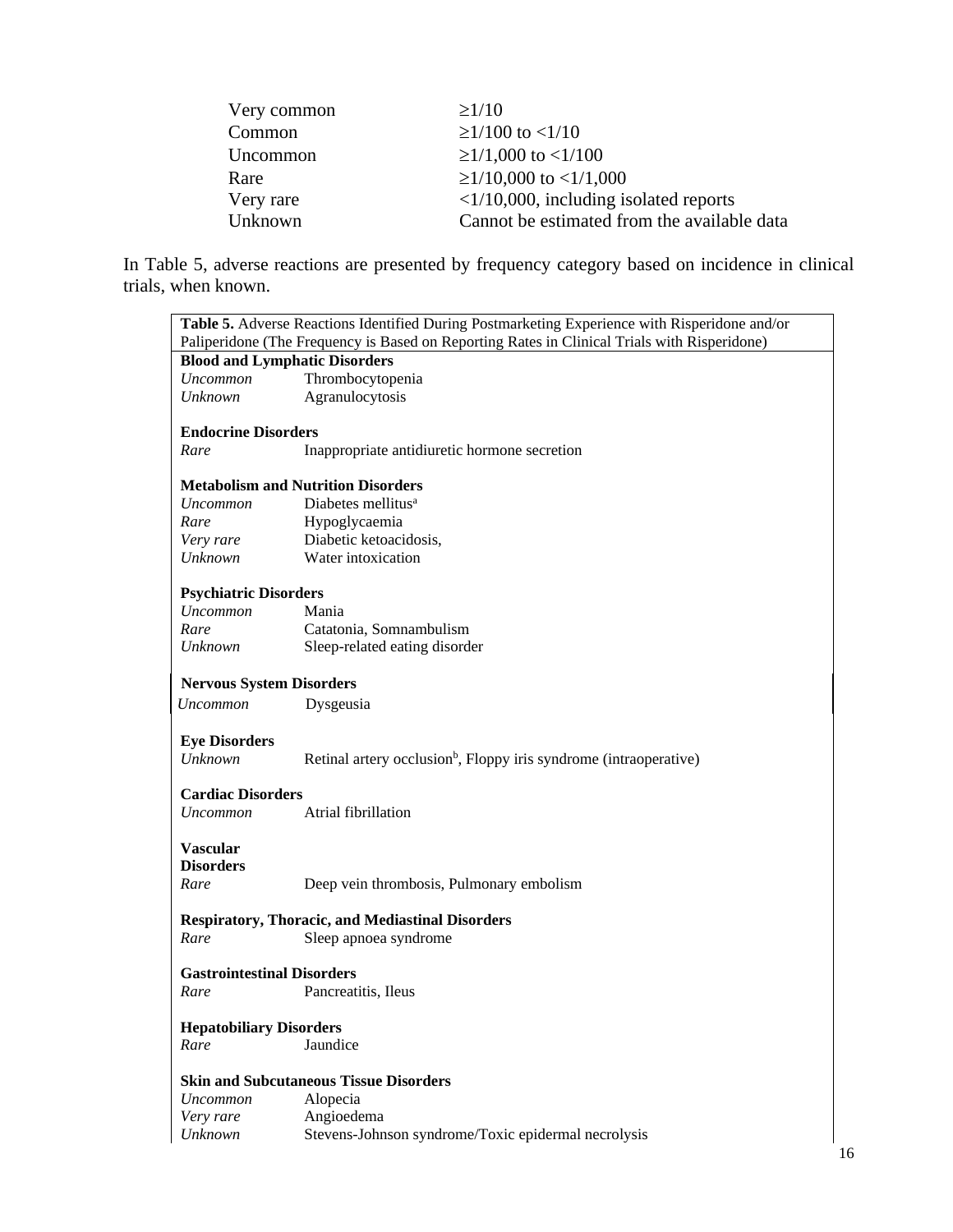| <b>Renal and Urinary Disorders</b><br><i>Uncommon</i> | Urinary retention                                                                                                                              |
|-------------------------------------------------------|------------------------------------------------------------------------------------------------------------------------------------------------|
| Unknown                                               | <b>Pregnancy, Puerperium and Perinatal Conditions</b><br>Drug withdrawal syndrome neonatal                                                     |
| Unknown                                               | <b>Reproductive System and Breast Disorders</b><br>Priapism                                                                                    |
|                                                       | <b>General Disorders and Administration Site Conditions</b>                                                                                    |
| Rare                                                  | <b>Hypothermia</b>                                                                                                                             |
| <i>Unknown</i>                                        | Injection site abscess, cellulitis, Injection site cyst, Injection site haematoma,<br>Injection site necrosis, Injection site ulcer $\epsilon$ |
|                                                       | <sup>a</sup> In placebo-controlled trials diabetes mellitus was reported in $0.18\%$ in risperidone-treated subjects                           |

In placebo-controlled trials diabetes mellitus was reported in 0.18% in risperidone-treated subjects compared to a rate of 0.11% in placebo group. Overall incidence from all clinical trials was 0.43% in all risperidone-treated subjects

<sup>b</sup> RISPERDAL<sup>®</sup> CONSTA<sup>®</sup> formulation only, reported in the presence of an intracardiac defect predisposing to a right-to-left shunt (e.g., a patent foramen ovale)

Very rarely, cases of anaphylactic reaction after injection with RISPERDAL<sup>®</sup> CONSTA<sup>®</sup> have been reported during postmarketing experience in patients who have previously tolerated oral risperidone.

# **Overdose**

While overdosage is less likely to occur with parenteral than with oral medication, information pertaining to oral risperidone is presented.

### **Symptoms and signs**

In general, reported signs and symptoms have been those resulting from an exaggeration of the drug's known pharmacological effects. These include drowsiness and sedation, tachycardia and hypotension, and extrapyramidal symptoms. In overdose, QT-prolongation and convulsion have been reported. Torsade de pointes has been reported in association with combined overdose of oral RISPERDAL® and paroxetine.

In case of acute overdosage, the possibility of multiple drug involvement should be considered.

### **Treatment**

Establish and maintain a clear airway and ensure adequate oxygenation and ventilation. Cardiovascular monitoring should commence immediately and should include continuous electrocardiographic monitoring to detect possible arrhythmias.

There is no specific antidote to risperidone. Therefore, appropriate supportive measures should be instituted. Hypotension and circulatory collapse should be treated with appropriate measures such as intravenous fluids and/or sympathomimetic agents. In case of severe extrapyramidal symptoms, anticholinergic medication should be administered. Close medical supervision and monitoring should continue until the patient recovers.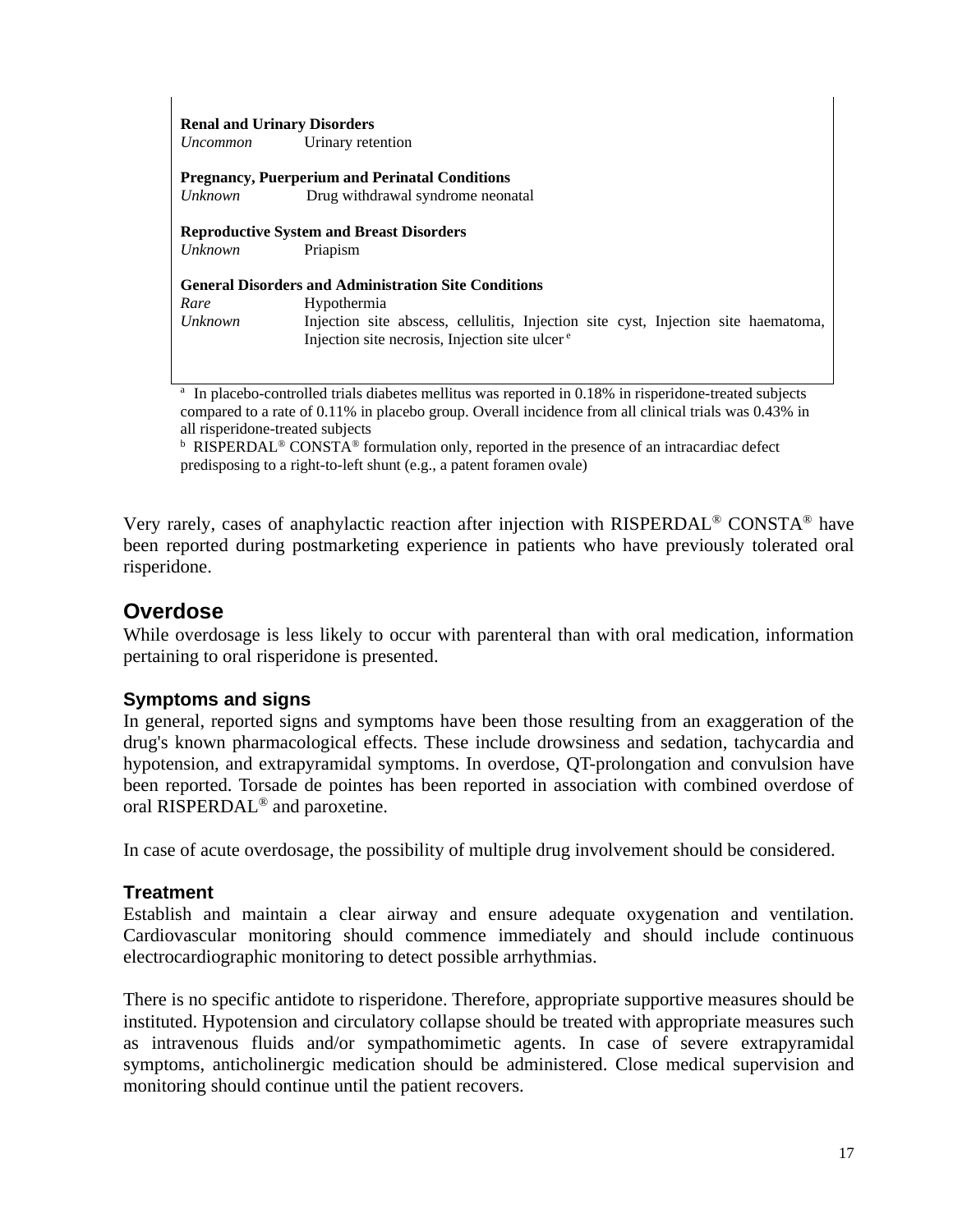# **PHARMACOLOGICAL PROPERTIES Pharmacodynamic Properties**

Pharmacotherapeutic group: antipsychotic drugs: ATC code: N05AX08

Risperidone is a selective monoaminergic antagonist with unique properties. It has a high affinity for serotoninergic 5-HT2 and dopaminergic D2 receptors. Risperidone binds also to alpha1 adrenergic receptors, and, with lower affinity, to H1-histaminergic and alpha2-adrenergic receptors. Risperidone has no affinity for cholinergic receptors. Although risperidone is a potent D2 antagonist, that is considered to improve the positive symptoms of schizophrenia, it causes less depression of motor activity and induction of catalepsy than classical neuroleptics. Balanced central serotonin and dopamine antagonism may reduce extrapyramidal side effect liability and extend the therapeutic activity to the negative and affective symptoms of schizophrenia.

### **Further information on clinical trials** *Schizophrenia*

The effectiveness of RISPERDAL<sup>®</sup> CONSTA<sup>®</sup> (25 mg and 50 mg) in the management of the manifestations of psychotic disorders (schizophrenia/ schizoaffective disorder) was established in one 12-week, placebo-controlled trial in adult psychotic inpatients and outpatients who met the DSM-IV criteria for schizophrenia.

In a 12-week comparative trial in stable patients with schizophrenia, RISPERDAL<sup>®</sup> CONSTA<sup>®</sup> was shown to be as effective as the oral tablet formulation. The long-term (50 weeks) safety and efficacy of RISPERDAL<sup>®</sup> CONSTA<sup>®</sup> was also evaluated in an open-label trial of stable psychotic inpatients and outpatients who met the DSM-IV criteria for schizophrenia or schizoaffective disorder. Over time efficacy was maintained with RISPERDAL® CONSTA®.The safety information is available in the safety section.



**Figure 1. Mean in total PANSS score over time (LOCF) in patients with schizophrenia.**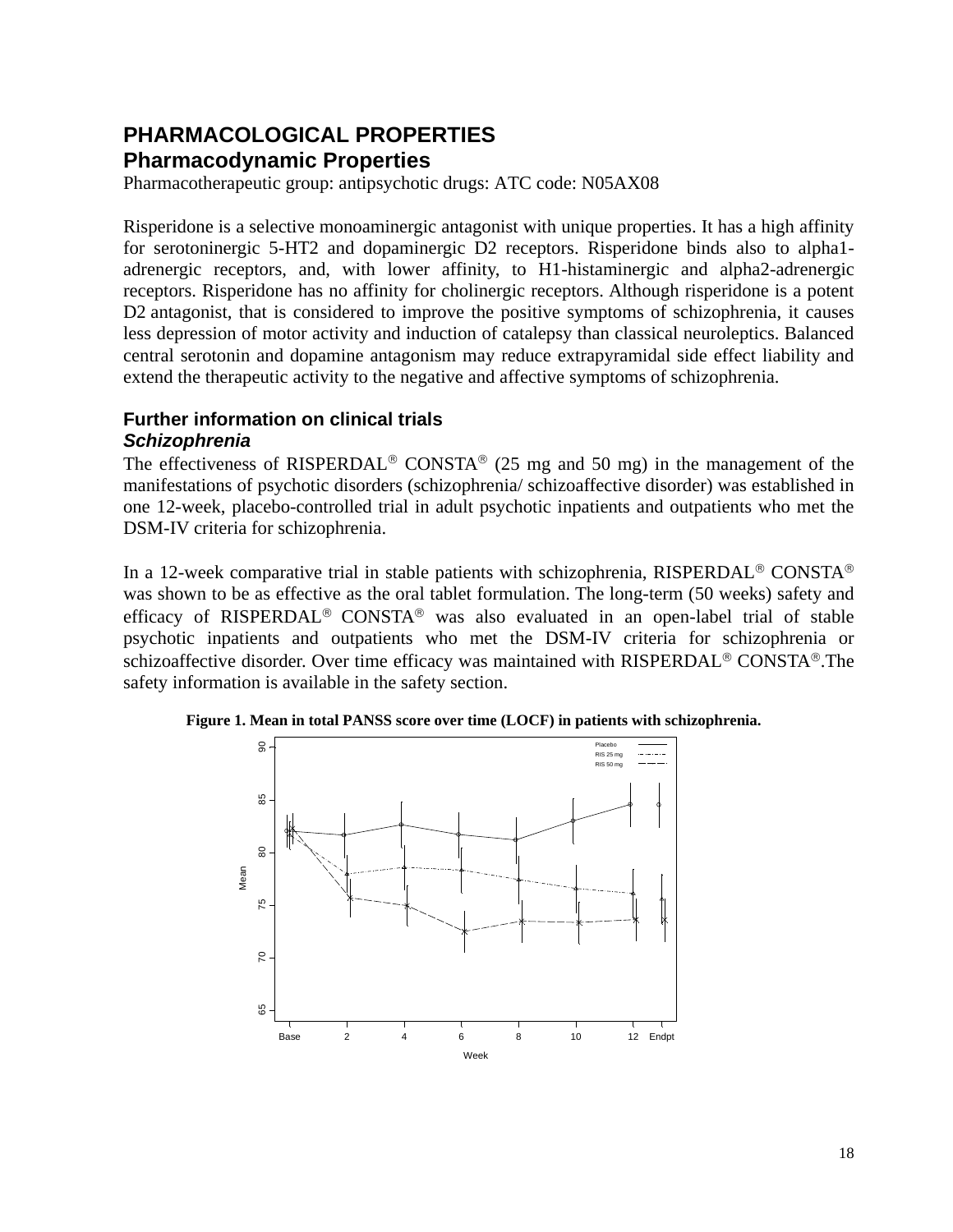**Figure 2. Mean change in total PANSS score from baseline for all doses tested in the 50-week, open-label trial**.



### **Pharmacokinetic Properties**

### **General characteristics of risperidone after administration of RISPERDAL® CONSTA® in patients**

After a single intramuscular injection with RISPERDAL<sup>®</sup> CONSTA<sup>®</sup>, the release profile consists of a small initial release of drug  $\langle$ <1% of the dose), followed by a lag time of 3 weeks. The main release of drug starts from week 3 onwards, is maintained from 4 to 6 weeks, and subsides by week 7. Oral antipsychotic supplementation should therefore be given during the first 3 weeks of RISPERDAL® CONSTA® treatment (see *Dosage and Administration*).

*[The pharmacokinetics of risperidone following single doses of RISPERDAL® CONSTA® are linear in the dose range of 12.5-50 mg.]*

After repeated intramuscular injections with 25 or 50 mg RISPERDAL<sup>®</sup> CONSTA<sup>®</sup> every two weeks, median trough and peak plasma concentrations of the active antipsychotic fraction fluctuated between 9.9-19.2 ng/ml and 17.9-45.5 ng/ml respectively.

The pharmacokinetics of risperidone are linear in the dose range of 25–50 mg injected every 2 weeks. No accumulation of risperidone was observed during long-term use (12 months) in patients who were injected with 25–50 mg every two weeks.

The above studies were conducted with gluteal intramuscular injection. Deltoid and gluteal intramuscular injections at the same doses are bioequivalent and, therefore, interchangeable.

A single-dose study with oral risperidone showed higher active plasma concentrations and a reduced clearance of the active antipsychotic fraction by 30% in the elderly and 60% in patients with renal insufficiency. Risperidone plasma concentrations were normal in patients with liver insufficiency, but the mean free fraction of risperidone in plasma was increased by about 35%.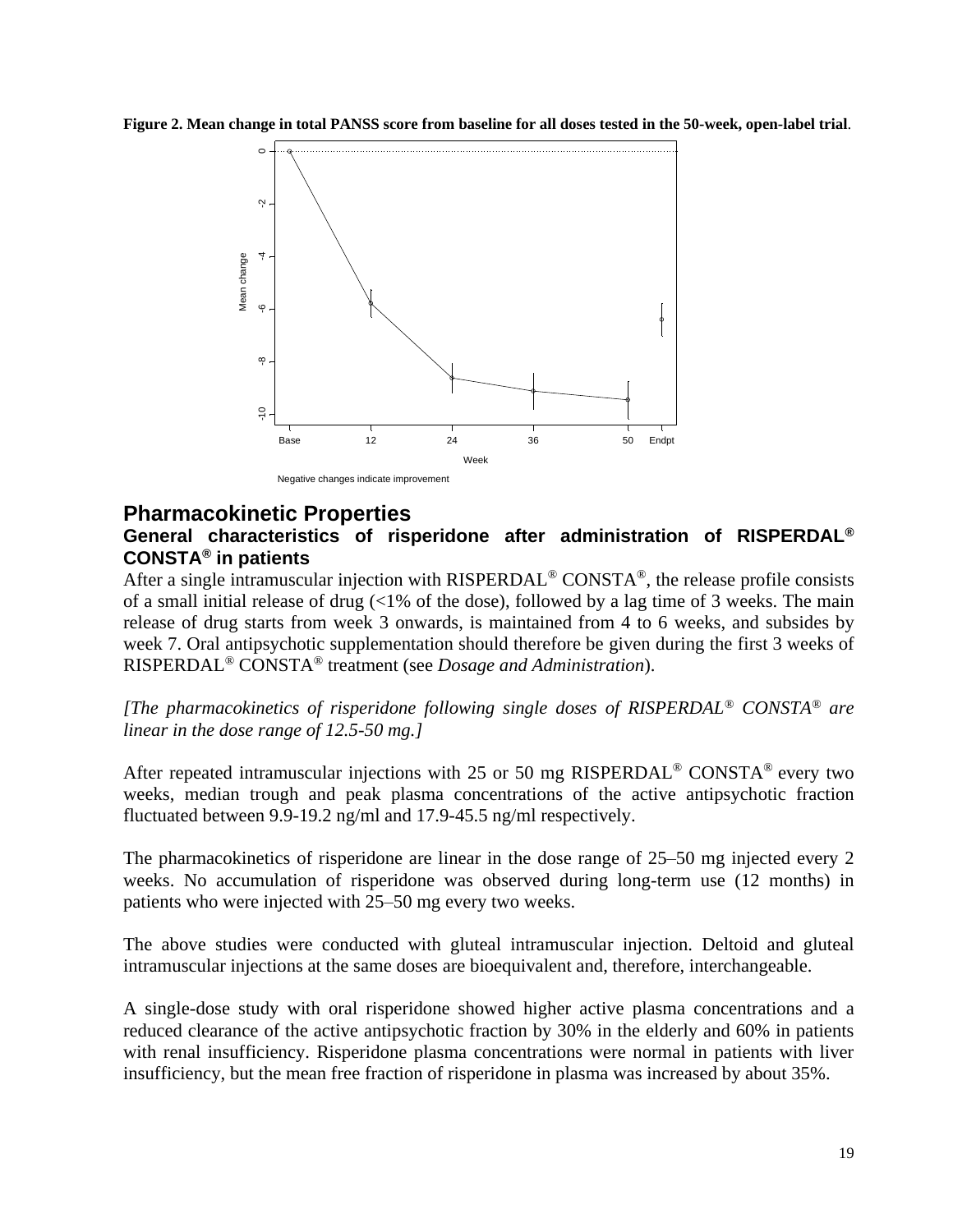### **Pharmacokinetic/pharmacodynamic relationship**

There was no relationship between the plasma concentrations of the active antipsychotic fraction and the change in total PANSS (Positive and Negative Syndrome Scale) and total ESRS (Extrapyramidal Symptom Rating Scale) scores across the assessment visits in any of the phase-III trials where efficacy and safety was examined.

### **Absorption**

The absorption of risperidone from RISPERDAL® CONSTA® is complete.

### **Distribution**

Risperidone is rapidly distributed. The volume of distribution is 1-2 L/kg. In plasma, risperidone is bound to albumin and alpha-1-acid glycoprotein. The plasma protein binding of risperidone is 90%, the active metabolite 9-hydroxy-risperidone is 77%.

### **Metabolism**

Risperidone is metabolized by CYP2D6 to 9-hydroxy-risperidone, which has a similar pharmacological activity as risperidone. Risperidone plus 9-hydroxy risperidone form the active antipsychotic fraction. Another metabolic pathway of risperidone is N-dealkylation.

### **Elimination**

The active antipsychotic fraction and risperidone clearances were 5.0 and 13.7 L/h in extensive metabolizers, respectively, and 3.2 and 3.3 L/h in poor metabolizers of CYP2D6, respectively.

The combination of the release profile and the dosage regimen (intramuscular injection every two weeks) result in sustained therapeutic plasma concentrations. Therapeutic plasma concentrations remain until 4 to 6 weeks after the last RISPERDAL® CONSTA® injection. The elimination phase is complete approximately 7 to 8 weeks after the last injection.

# **NON-CLINICAL INFORMATION Animal Toxicology**

Apart from the local irritation at high volumes, the RISPERDAL<sup>®</sup> CONSTA<sup>®</sup> formulation has a similar toxicological profile when compared to the oral formulation. In the (sub)chronic toxicity studies with oral risperidone in rats and dogs, the major effects of treatment with RISPERDAL<sup>®</sup> CONSTA<sup>®</sup> (up to 12 months of intramuscular administration) were prolactin-mediated mammary gland stimulation, male and female genital tract changes, and central nervous system (CNS) effects, related to the pharmacodynamic activity of risperidone. In an oral toxicity study with juvenile rats, increased pup mortality and a delay in physical development was observed. In a 40 week study with juvenile dogs treated with oral risperidone, sexual maturation was delayed. Long bone growth was not affected at a dose similar to the maximum human oral dose in adolescents (6 mg/day); effects were observed at a dose 4-fold (on an AUC basis) or 7-fold (on a mg/m2 basis) the maximum human oral dose in adolescents.

RISPERDAL<sup>®</sup> CONSTA<sup>®</sup> administration to male and female rats for 12 and 24 months produced osteodystrophy at a dose of 40 mg/kg/2 weeks. The effect dose for osteodystrophy in rats was on a mg/m2 basis 8 times the maximum recommended human dose and is associated with a plasma exposure 2 times the maximum anticipated exposure in humans at the maximum recommended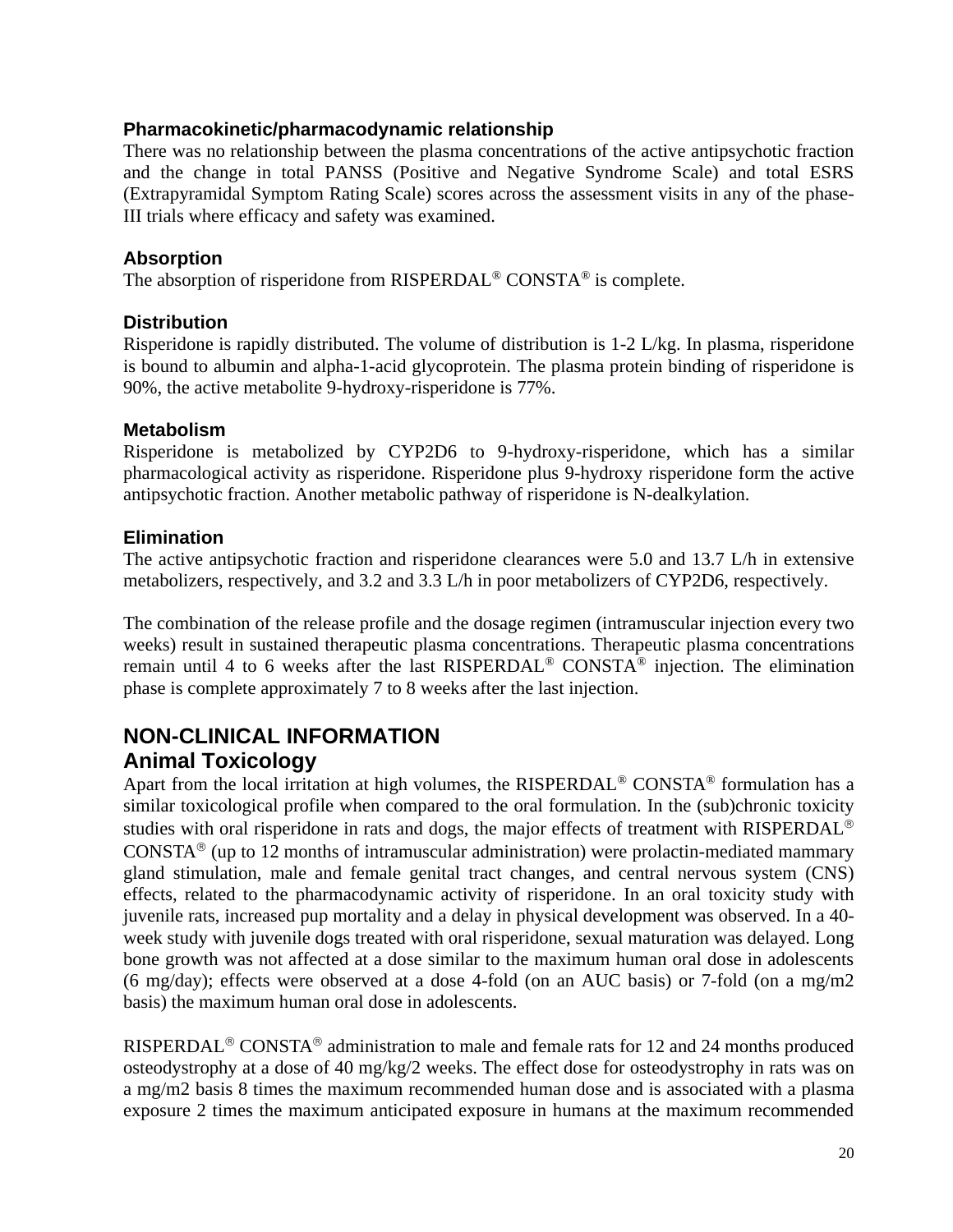dose. No osteodystrophy was observed in dogs treated for 12 months with RISPERDAL<sup>®</sup> CONSTA<sup>®</sup> up to 20 mg/kg/2 weeks. This dose yielded plasma exposures up to 14 times the maximum recommended human dose.

# **Carcinogenicity and Mutagenicity**

There was no evidence of mutagenic potential.

As expected for a potent dopamine D2-antagonist, in an intramuscular carcinogenicity study in Wistar (Hannover) rats (doses of 5 and 40 mg/kg/2 weeks), prolactin-mediated increased incidences of endocrine pancreas, pituitary gland, and adrenal medullary tumors were observed at 40 mg/kg, while mammary gland tumors were present at 5 and 40 mg/kg. Hypercalcemia, postulated to contribute to an increased incidence of adrenal medullary tumors, was observed in both dose groups. There is no evidence to suggest that hypercalcemia might cause phaeochromocytomas in humans.

Renal tubular adenomas occurred in male rats at 40 mg/kg/2 weeks. No renal tumors occurred in the low dose, the NaCl 0.9%, or the microspheres vehicle control group. The mechanism underlying the renal tumors in RISPERDAL<sup>®</sup> CONSTA<sup>®</sup> treated male Wistar (Hannover) rats is unknown. A treatment-related increase in renal tumor incidence did not occur in the oral carcinogenicity studies with Wistar (Wiga) rats or in Swiss mice administered oral risperidone. Studies conducted to explore the substrain differences in the tumor organ profile suggest that the Wistar (Hannover) substrain employed in the carcinogenicity study differs substantially from the Wistar (Wiga) substrain employed in the oral carcinogenicity study with respect to spontaneous age-related non-neoplastic renal changes, serum prolactin increases, and renal changes in response to risperidone. There are no data suggesting kidney-related changes in dogs treated chronically with RISPERDAL<sup>®</sup> CONSTA<sup>®</sup>.

The relevance of the osteodystropy, the prolactin-mediated tumors and of the presumed rat substrain-specific renal tumors in terms of human risk is unknown.

Local irritation at the injection site in dogs and rats was observed after administration of high doses of RISPERDAL<sup>®</sup> CONSTA<sup>®</sup>. In a 24-month IM carcinogenicity study in rats, no increased incidence of injection site tumors was seen in either the vehicle or active drug groups.

# **PHARMACEUTICAL INFORMATION List of Excipients**

RISPERDAL<sup>®</sup> CONSTA<sup>®</sup> Extended Release Microspheres 7525 DL JN1 [poly-(d,l-lactide-co-glycolide)] polymer

### **Diluent**

carmellose sodium 40mPa.s citric acid anhydrous disodium hydrogen phosphate dihydrate polysorbate 20 sodium chloride sodium hydroxide water for injection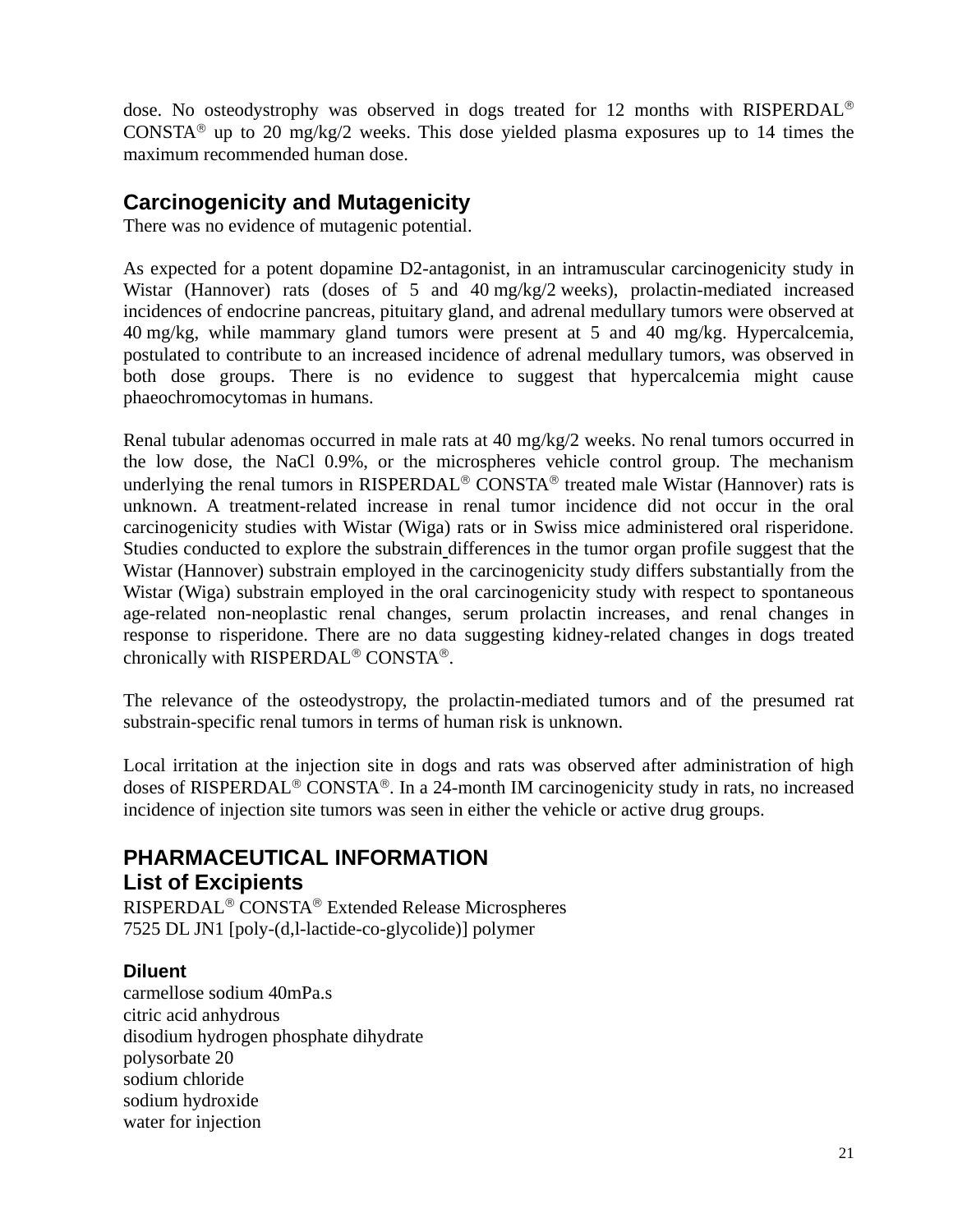# **Incompatibilities**

RISPERDAL<sup>®</sup> CONSTA<sup>®</sup> cannot be mixed or diluted with drugs or fluids other than the supplied diluent for administration.

# **Shelf Life**

36 months at 2-8°C.

After reconstitution: Chemical and physical in-use stability has been demonstrated for 24 hours at 25°C. From a microbiological point of view, the product should be used immediately. If not used immediately, in-use storage times and conditions prior to use are the responsibility of the user and would normally not be longer than 6 hours at 25°C, unless reconstitution has taken place in controlled and validated aseptic conditions.

# **Storage Conditions**

The entire dose pack should be stored in the refrigerator (2-8°C) and protected from light. It should not be exposed to temperatures above 25°C.

If refrigeration is unavailable,  $RISPERDAL^@$  CONSTA<sup>®</sup> can be stored at temperatures not exceeding 25°C for no more than 7 days prior to administration. Do not expose unrefrigerated product to temperatures above 25°C.

Keep out of the sight and reach of children.

### **Nature and Contents of Container Needle-Free Vial Access Device**

- One vial containing  $RISPERDAL^@$   $CONSTA^@$  extended release microspheres
- One prefilled syringe containing the diluent for RISPERDAL<sup>®</sup> CONSTA<sup>®</sup>
- One Vial Adapter for reconstitution
- Two Terumo SurGuard<sup>®</sup>-3 Needles for intramuscular injection (a 21G UTW 1-inch safety needle with needle protection device for deltoid administration and a 20G TW 2-inch safety needle with needle protection device for gluteal administration) ("Rx only" = device to be sold with Prescription Drugs only)

# **Instructions for Use and Handling and Disposal Important information**

RISPERDAL® CONSTA® requires close attention to these step-by-step Instructions for Use to help ensure successful administration.

### **Wait 30 minutes**

Remove dose pack from the refrigerator and allow to sit at room temperature for at least 30 minutes before reconstituting.

**Do not** warm any other way.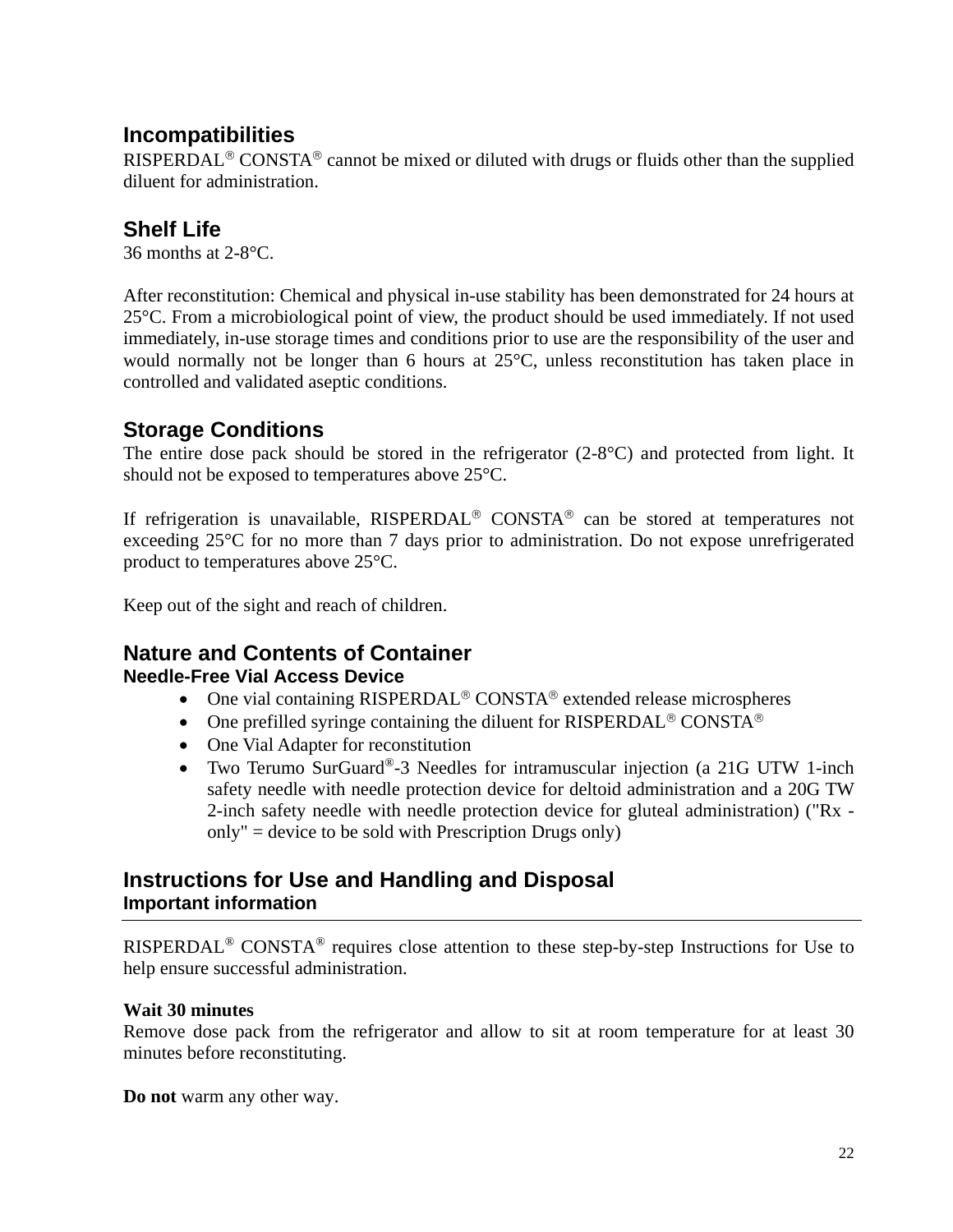### **Use components provided**

The components in this dose pack are specifically designed for use with RISPERDAL<sup>®</sup> CONSTA<sup>®</sup>. RISPERDAL<sup>®</sup> CONSTA<sup>®</sup> must be reconstituted only in the diluent supplied in the dose pack.

**Do not** substitute ANY components of the dose pack.

### **Do not store suspension after reconstitution**

Administer dose as soon as possible after reconstitution to avoid settling.

### **Proper dosing**

The entire contents of the vial must be administered to ensure intended dose of RISPERDAL® CONSTA® is delivered.

### **SINGLE-USE DEVICE**

**Do not reuse.** Medical devices require specific material characteristics to perform as intended. These characteristics have been verified for single use only. Any attempt to re-process the device for subsequent re-use may adversely affect the integrity of the device or lead to deterioration in performance.

# **Dose pack contents**

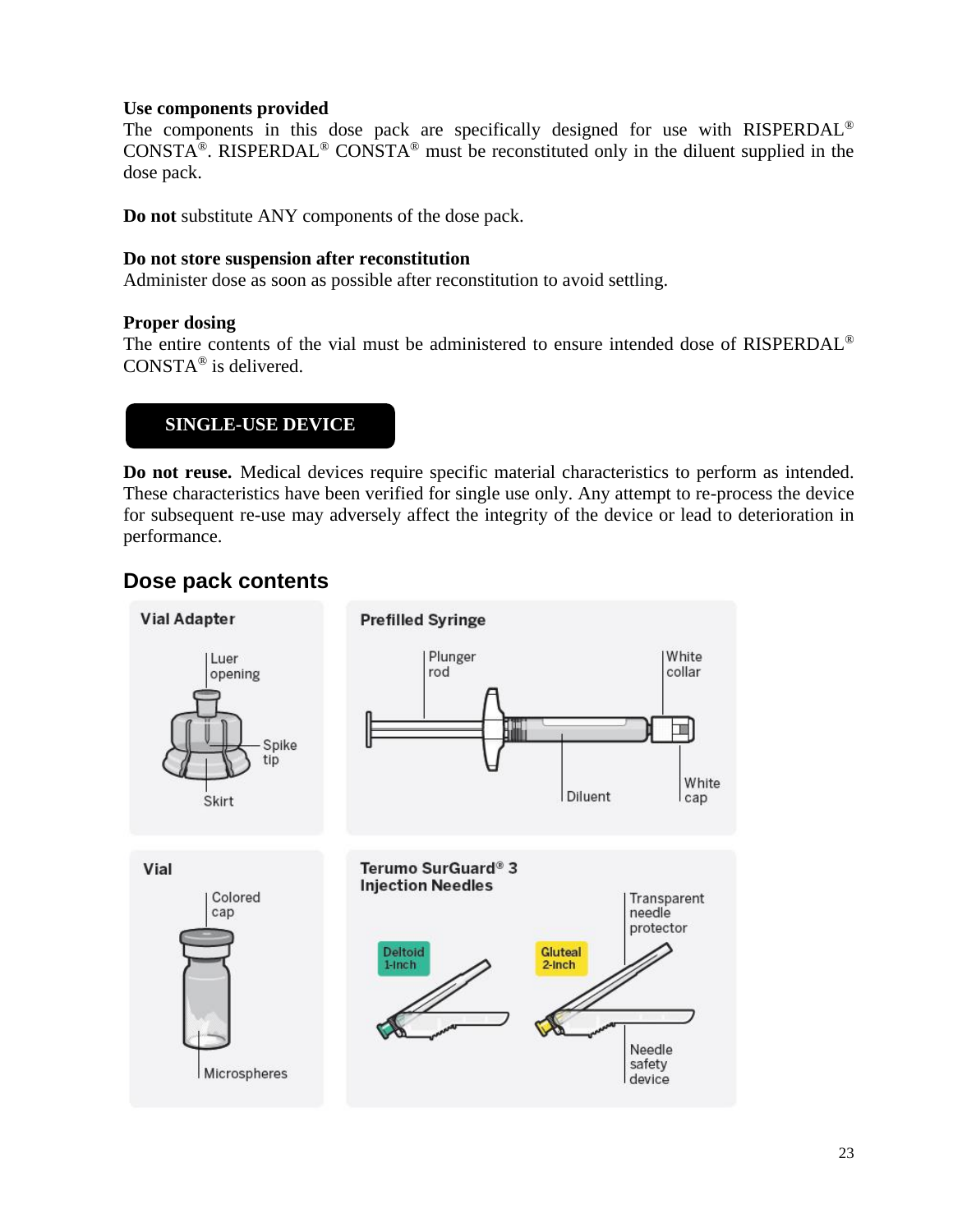# **Step 1 Assemble components**

**Connect vial adapter to vial**



**Remove cap from vial** Flip off colored cap from vial.

Wipe top of the grey stopper with an alcohol swab. Allow to air dry.

**Do not** remove grey rubber stopper.



**Prepare vial adapter** Hold sterile blister as shown. Peel back and remove paper backing.

**Do not** remove vial adapter from blister.

**Do not** touch spike tip at any time. This will result in contamination.



**Connect vial adapter to vial**

Place vial on a hard surface and hold by the base. Center vial adapter over the grey rubber stopper. Push vial adapter straight down onto vial top until it snaps securely into place.

**Do not** place vial adapter on at an angle or diluent may leak

upon transfer to the vial.



### **Connect prefilled syringe to vial adapter**



**Remove sterile blister Use proper grip Remove cap Connect syringe to** 



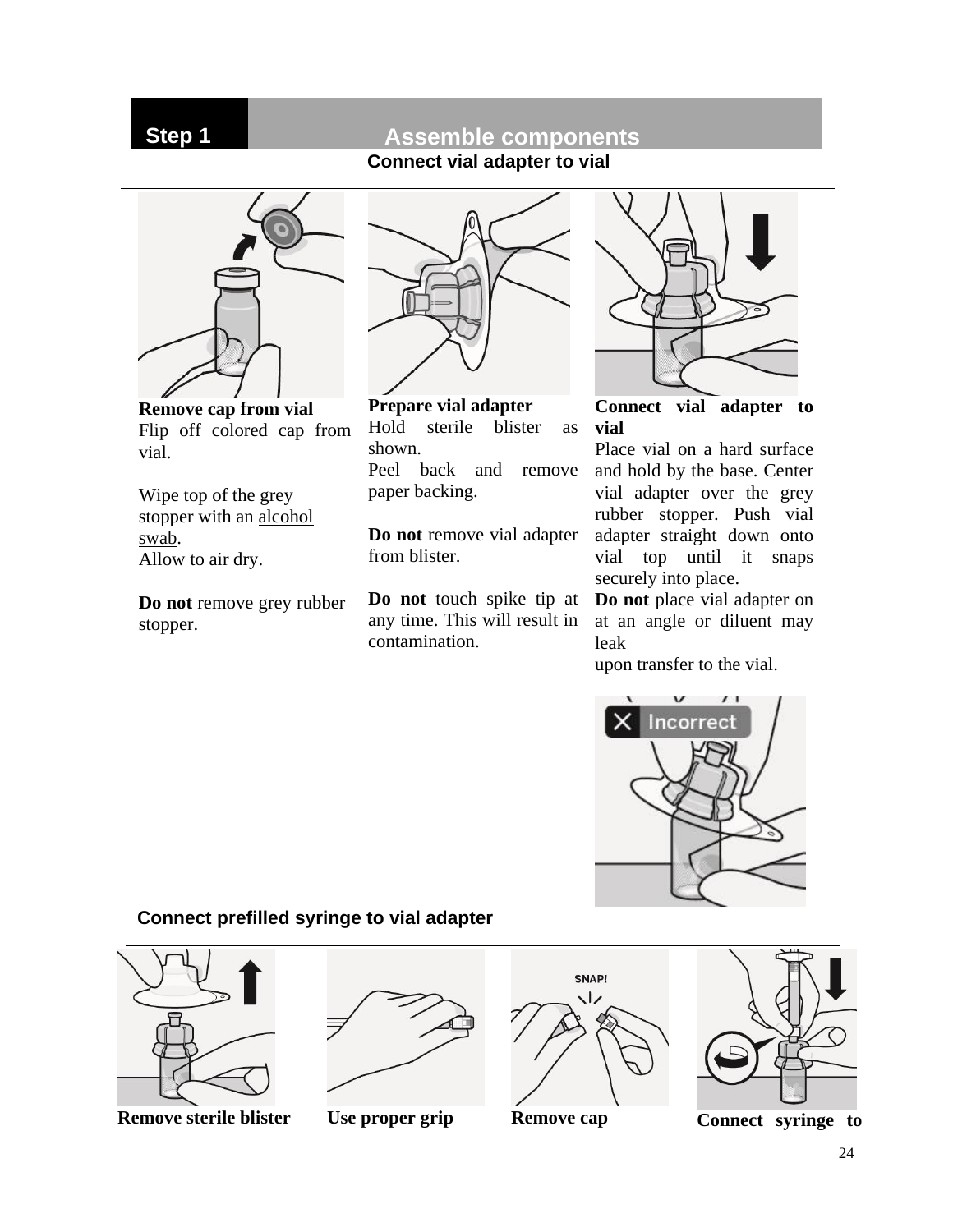Remove vial adaptor from sterile blister only when you are ready to remove the white cap from the prefilled syringe.

Keep vial vertical to prevent leakage. Hold base of vial and pull up on the sterile blister to remove.

**Do not** shake.

**Do not** touch exposed luer opening on vial adapter. This will result in contamination.

Hold by white collar at the tip of the syringe.

**Do not** hold syringe by the glass barrel during assembly.



Holding the white collar, snap off the white cap.

**Do not** twist or cut off the white cap.

**Do not** touch syringe tip. This will result in contamination.



The broken-off cap can be discarded.

### **vial adapter**

Hold vial adapter by skirt to keep stationary.

Hold syringe by white collar then insert tip into the luer opening of the vial adapter.

**Do not** hold the glass syringe barrel. This may cause the white collar to loosen or detach.

Attach the syringe to the vial adapter with a firm clockwise twisting motion until it feels snug.

**Do not** over-tighten. Over-tightening may cause the syringe tip to break.



**Inject diluent** Inject entire amount of diluent from syringe into the vial.

# **Step 2 Reconstitute microspheres**



### **Suspend microspheres in diluent**

Continuing to hold down the plunger rod, shake vigorously for at least 10 seconds, as shown.

Check the suspension. When properly mixed,



**Transfer suspension to syringe** Invert vial

completely. Slowly pull plunger rod down to withdraw entire contents from the vial into the syringe.



**Remove vial adapter** Hold white collar on the syringe and unscrew from vial adapter.

Tear section of the vial label at the perforation. Apply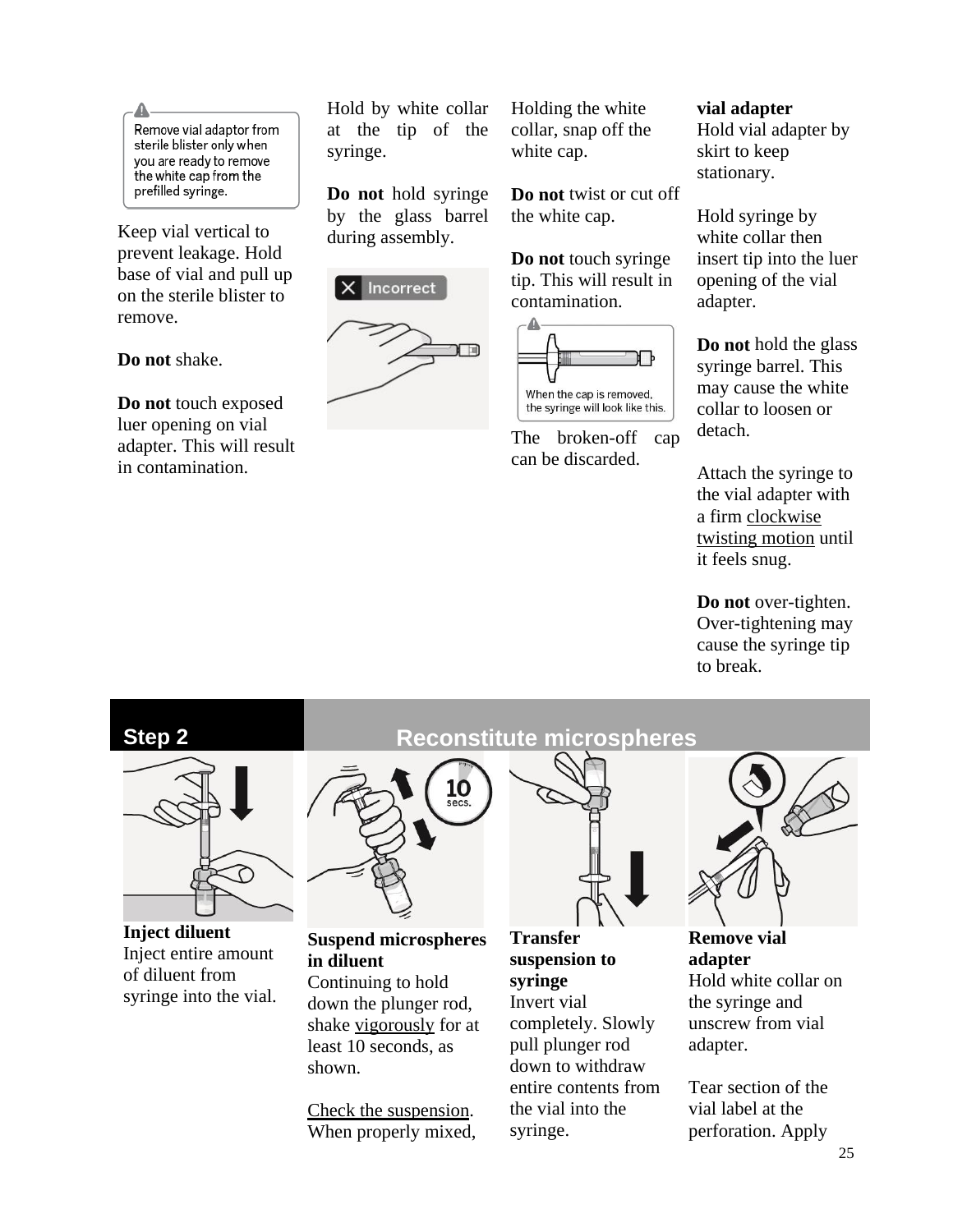Δ Vial contents will now be under pressure. Keep holding the plunger<br>rod down with thumb.

the suspension appears uniform, thick and milky in color. Microspheres will be visible in the liquid.

Immediately proceed to the next step so suspension does not settle.

detached label to the syringe for identification purposes.

Discard both vial and vial adapter appropriately.

# **Step 3 Attach needle**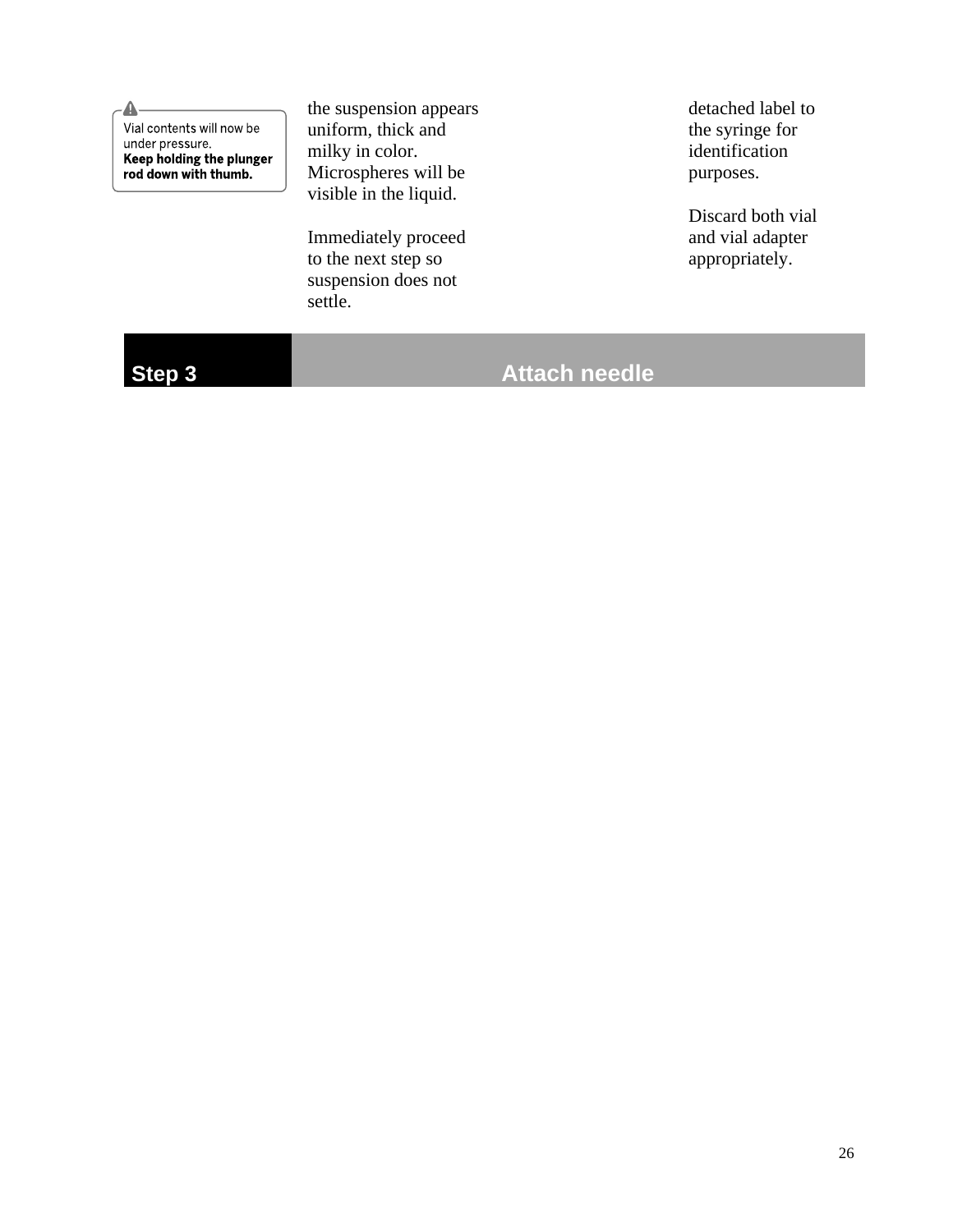

**Select appropriate needle** Choose needle based on injection location (gluteal or deltoid).



**Attach needle** Peel blister pouch open part way and use to grasp the base of the needle, as shown.

Holding the white collar on the syringe, attach syringe to needle luer connection with a firm clockwise twisting motion until snug.

**Do not** touch needle luer opening. This will result in contamination.



**Resuspend microspheres** Fully remove the blister pouch.

Just before injection, shake syringe vigorously again, as some settling will have occurred.



**Remove transparent needle protector** Move the needle safety device back towards the syringe, as shown. Then hold white collar on syringe and carefully pull the transparent **Remove air bubbles** Hold needle upright and tap gently to make

any air bubbles rise to the top. Slowly and carefully press plunger rod upward to remove air.



**Inject** Immediately inject entire contents of syringe intramuscularly (IM) into the gluteal or deltoid muscle of the patient. Gluteal injection should be made into the upperouter quadrant of the gluteal area.

**Step 4 Inject dose** 



**Secure needle in safety device** Using one hand, place needle safety device at a 45 degree angle on a hard, flat surface. Press down with a firm, quick motion until needle is fully engaged in safety device.

**Avoid needle stick injury:**



**Properly dispose of needles** Check to confirm needle safety device is fully engaged. Discard in an approved sharps container. Also discard the unused needle provided in the dose pack.